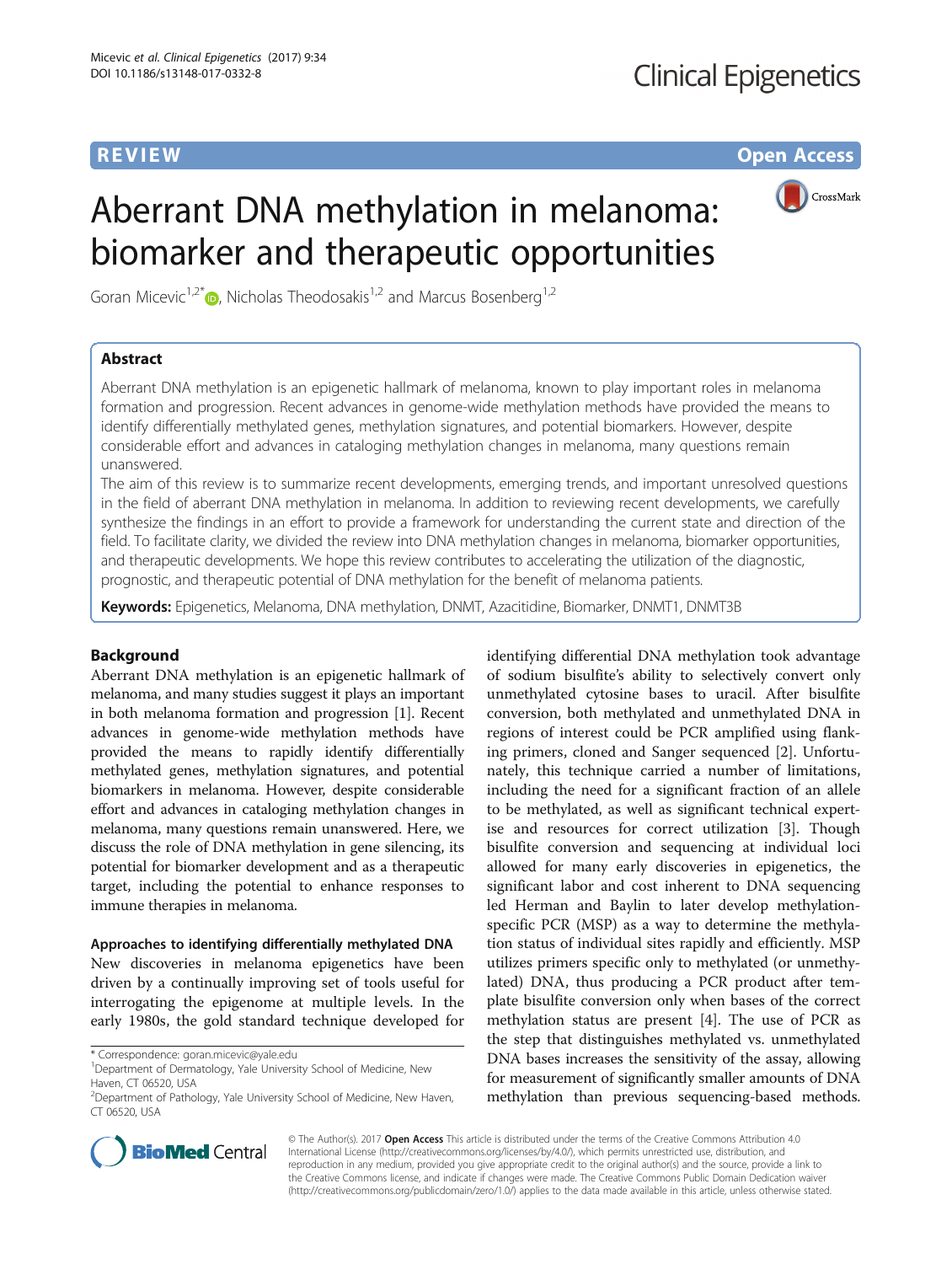More recently, by combining MSP with quantitative PCR and melting curve analysis, even more sensitive assays based on comparing ratios of methylated vs. unmethylated PCR products have been developed for measuring very low levels of methylation at specific loci [\[5](#page-11-0)]. Though MSP and its derivatives allowed for cataloging of methylation patterns in CpG islands of known tumor suppressors and oncogenes, with the increasing accessibility of genome sequencing, investigators have concomitantly become able to undertake epigenetic studies of broader scope. Whole genome bisulfite sequencing (WGBS) using massively parallel next generation sequencing technology has allowed for genome-wide examination of methylation patterns with single-base resolution. Nevertheless, a number of challenges continue to limit the utility of this technique. These include lower fragment complexity due to unmethylated cytosine to thymine conversion, PCR amplification bias for certain methylation states, significant coverage minimums, and difficulties with interpretation of methylation data in the context of other epigenetic changes, such as chromatin states [\[6, 7](#page-11-0)], as well as sequencing costs. As a result, multiple approaches have been developed to yield limited whole genome-level information while circumventing some of these limitations. Limited sequencing approaches attempt to reduce the cost and labor of WGBS by focusing on specific subsets within the larger genome. One widely used approach to genomelevel methylation analysis is reduced representation bisulfite sequencing (RRBS). Rather than attempting to sequence the entire genome, RRBS begins with restriction enzymatic digestion of whole genomic DNA with a methylation-insensitive enzyme, frequently MspI, followed by size-based fragment purification. Fragments of between 40 and 220 base pairs have been shown to contain representative coverage and enrichment of most promoter and CpG island regions, which make up less than 1% of the genome [[8](#page-11-0), [9\]](#page-11-0). After bisulfite treatment, fragments are sequenced using traditional high-throughput sequencing methods. In addition to decreased cost and processing complexity, significantly less input DNA is required for RRBS vs. WGBS, allowing for RRBS use on paraffinembedded or other limited tissue samples. RRBS also provides greater coverage in highly repetitive regions of the genome, including CpG islands, than WGBS, though RRBS ultimately only measures about 80% of CpG islands and 60% of promoters in the whole genome under optimal conditions [\[9](#page-11-0)]. For cancer genomics in particular, however, these advantages allow for the rapid comparison of large numbers of paired somatic and tumor epigenomes for a fraction of the price of whole genome sequencing. Recently, many additional methyl-sensitive endonucleases have been described, such as BisI, GlaI, and PcsI, which have different specificities and generate short fragments which can subsequently be sequenced [\[10\]](#page-11-0). Other limited sequencing approaches use microarray or other fixed probe-based capture techniques. BeadChip arrays, such as Illumina's Infinium HumanMethylation450 system, have emerged as a widely used option for automated, low-cost, and rapid screening of pre-selected methylation sites for large numbers of samples [\[11\]](#page-11-0). Advantages include low starting material requirement (<1 μg DNA), relatively low cost, established analysis tools, and comprehensive promoter coverage. Some of the disadvantages include relatively high DNA purity requirement, lack of nonhuman genomes, and sparsity of non-promoter and non-CpG methylation probes [[12\]](#page-11-0). Alternative approaches of focused differential methylation analysis include enriching for a subpopulation of DNA recognized by antibodies against 5-methylcytosine (MeDIP) or "pulling down" DNA using methyl-binding proteins (MBD-Seq) before sequencing. Comprehensive comparisons of currently available techniques and considerations regarding their use are available in literature [[10](#page-11-0), [12, 13\]](#page-11-0).

# Aberrant methylation changes in melanoma Silencing of tumor suppressor genes

Focal DNA hypermethylation of tumor suppressor gene promoters is well described in many cancers, including melanoma. Silencing of PTEN, p16/14, and RASSF1A (Ras association domain family 1, isoform A) [\[14](#page-11-0)–[19](#page-11-0)] in melanoma has been heavily investigated and is summarized in Table [1](#page-2-0) [\[20\]](#page-11-0). The PTEN phosphatase converts PIP3 (phosphatidylinositol phosphate) to PIP2, antagonizing PI3K function, and suppressing activation of the PI3K/AKT pathway [\[21\]](#page-11-0). Mirmohammadsadegh et al. reported PTEN promoter methylation in 62% of melanoma serum samples examined [\[15](#page-11-0)]. Similar results were reported in a study using methylation-specific PCR, where 60% (120/200) exhibited methylation of the PTEN promoter [[14](#page-11-0)]. PTEN methylation correlated with decreased immunohistological PTEN expression and was found to be associated with increased risk of death by Cox regression analysis. Recently, others have confirmed that methylation of PTEN is a significant prognostic factor of poor survival in melanoma [\[22\]](#page-11-0). In addition to epigenetic silencing, deletion/mutation occurs commonly and functional loss of PTEN occurs in approximately 40–60% of sporadic melanomas [[23](#page-11-0)–[25\]](#page-11-0).

p16 is one of the proteins encoded by the CDKN2A locus and plays an important role in arresting the cell cycle at the G1/S checkpoint, by inhibiting CDK4 and CDK6 and activating Rb [\[26](#page-11-0)]. p16 promoter methylation was reported to occur in 25% of analyzed cutaneous melanoma metastases (15/59), with a significant overrepresentation in NRAS-mutated samples [[16\]](#page-11-0). Additional studies reported similar frequencies of p16 methylation of 27% (16/60), albeit others have reported lower frequencies of approximately 5–10% [[27](#page-12-0)–[29](#page-12-0)].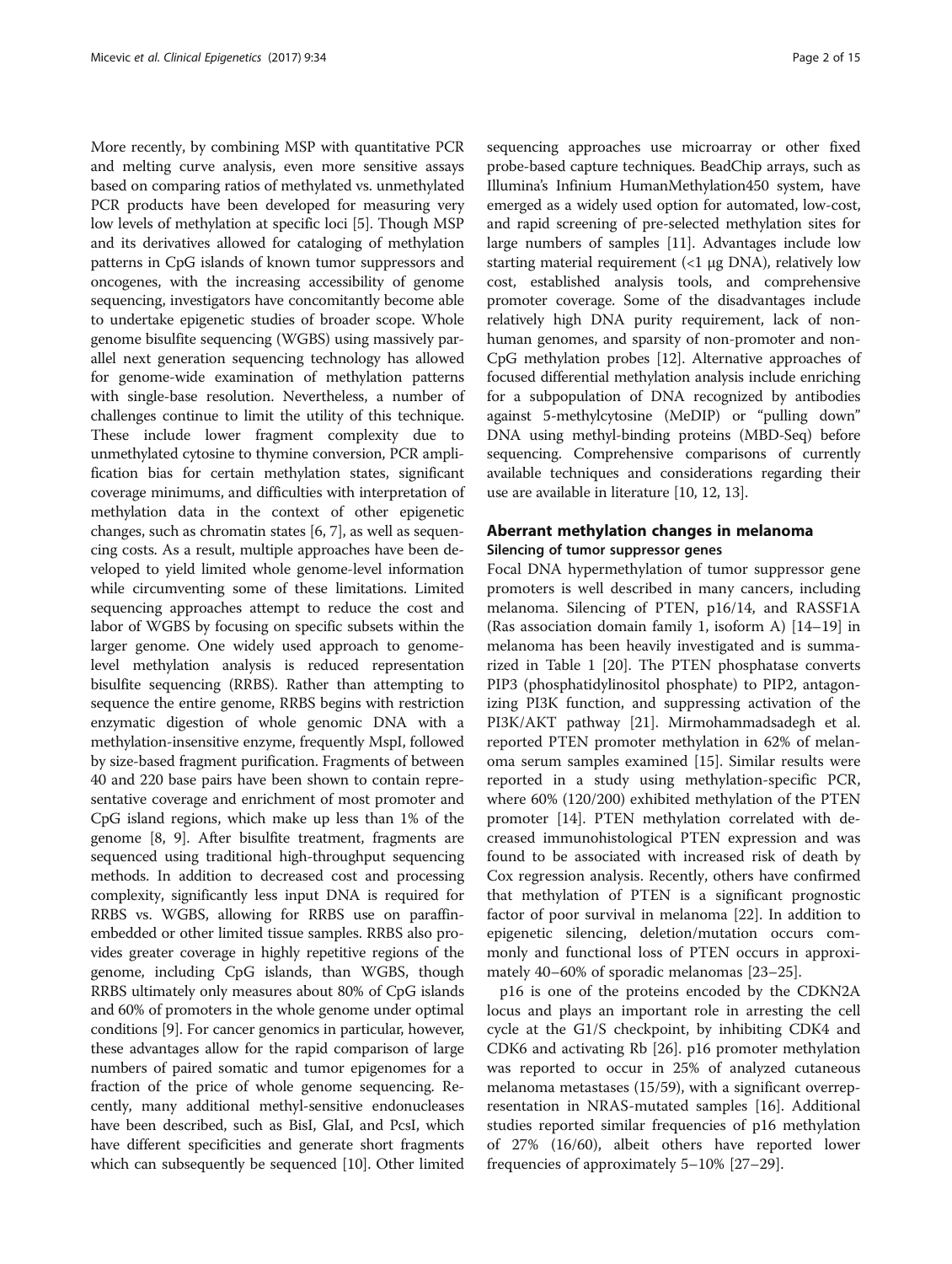| Gene name   | <b>Function</b>             | Methylation prevalence (%) | Methylation context       | Associated changes           | Reference    |
|-------------|-----------------------------|----------------------------|---------------------------|------------------------------|--------------|
| PTEN        | Inhibitor of PI3K signaling | $6 - 62$                   | Promoter hypermethylation | Gene transcription silenced  | [14, 15, 22] |
| p16         | Inhibitor of CDK4/6         | $5 - 27$                   | Promoter hypermethylation | NRAS mutation associated     | [16, 27, 29] |
| p14         | Inhibitor of MDM2           | $41 - 57$                  | Promoter hypermethylation | Gene transcription decreased | [17, 31]     |
| RASSF1A     | Cell cycle regulator        | $15 - 57$                  | Promoter hypermethylation | Loss of expression           | [19, 150]    |
| <b>MGMT</b> | DNA repair                  | 35                         | Promoter hypermethylation | No correlation               | [150]        |
|             |                             |                            |                           |                              |              |

<span id="page-2-0"></span>**Table 1** Summary of well described tumor suppressor genes methylation in melanoma

p14, also encoded by the CDKN2A locus, binds and inhibits MDM2 from triggering p53 ubiquitination and targeting it for proteosomal degradation [[30](#page-12-0)]. p14 methylation has been comparatively less studied but has been shown to be hypermethylated in approximately 57% (34/60 samples) of melanoma samples, independently of the p16 promoter (88% of the time), but also in conjunction with p16 promoter methylation (12% of the time) [\[31](#page-12-0)], findings that were later corroborated by additional studies [\[17](#page-11-0)]. Interestingly, CDKN2A methylation has not been reported in human melanocytic nevi (0/43 samples) [\[27](#page-12-0), [32](#page-12-0)], in contrast to genetic alterations of this locus, which are well documented.

RASSF1A is a tumor suppressor gene, encoding a microtubule-associated protein that regulates mitotic arrest, cell cycle arrest, and apoptosis [\[33](#page-12-0)]. Methylation of two regions of the RASSF1A CpG island was reported in 44 metastatic melanoma tumors and 11 melanoma cell lines using methylation-specific PCR [[19\]](#page-11-0). Overall, RASSF1A was hypermethylated in 55% of melanoma tumors, which correlated with loss of expression of the RASSF1A gene. The expression could be restored with 5-aza-2′-deoxycytidine treatment [[19](#page-11-0)]. A follow-up study investigated the methylation of RARB2, MGMT, DAPK, and RASSF1A in 20 primary melanomas, 86 metastatic melanoma, and 15 cell lines [[18\]](#page-11-0). RASSF1A was methylated in 15% (3/ 20) of primary tumors and 57% (49/86) of metastatic samples, suggesting that methylation level may correlate with advanced stage. Similarly, Tanemura et al. reported low methylation frequency of RASSF1A in early stage melanoma but approximately 50% in stage III and IV melanoma samples [[34\]](#page-12-0), suggesting that RASSF1A methylation may potentially be an indicator of tumor progression. Treatment with 5-aza-deoxycytidine causes demethylation of the RASSF1A promoter and reexpression [\[18\]](#page-11-0). A microarray-based screen identified 17 novel genes undergoing methylation-mediated silencing. Three genes have potential tumor-suppressive function, including HOXB13, SYK, and LXN [\[35, 36](#page-12-0)]. Methylation of genes classically thought of as oncogenes, such as KIT, has also been described in melanoma, with currently unclear functional roles [\[37\]](#page-12-0).

# Methylation differences between melanocytes, nevi, and melanoma

Apart from known tumor suppressors, over a hundred other genes have been identified as differentially methylated in melanoma relative to melanocytes. Many differentially methylated genes belong to pathways critical for cancer cell survival and growth, including cell cycle, apoptosis, metabolism, DNA repair, PI3K/mTOR signaling, metastasis, and immune response, as summarized in Table [2.](#page-3-0) Many genome-wide studies have investigated the methylome of melanoma cell lines and clinical samples [[35, 38](#page-12-0)–[41\]](#page-12-0). The first genome-wide integrated analysis of promoter methylation and gene expression compared methylation and expression in eight melanoma cell lines relative to newborn and adult benign melanocytes [[39\]](#page-12-0). The study used an elegant pipeline of linear mixed-effect modeling and manual promoter region filtering. It identified 76 differentially methylated markers, most of which—89% (68/76), were hypermethylated, and only a minority was previously reported in melanoma at the time (COL1A2, RAB33A, DDIT4L, and HOXB13). The results were validated by bisulfite sequencing of COL1A2, NPM2, HSPB6, DDIT4L, and MT1G promoters, which exhibited increasing incidence with advanced melanoma stage, suggesting potential use as predictors of melanoma progression [\[39](#page-12-0)]. A subsequent study used a candidate gene approach and investigated the methylation status of 15 cancer-related genes in 16 melanoma cell lines. Melanoma hypermethylation prevalence for ERα (50%), MGMT (50%), RARB2 (44%), RIL (88%), RASSF1A (69%), PAX7 (31%), PGRB (56%), PAX2 (38%), NKX2-3 (63%), OLIG2 (63%), HAND1 (63%), ECAD (88%), CDH13 (44%), MLH1 (0%), and p16 (6%) was reported [[40\]](#page-12-0). Similarly, Bonazzi et al. reported methylation of COL1A2 (24%), THBS1 (31%), TNFRSD10D (66%), and UCHL1 (42%) genes in 12 melanoma cell lines, relative to a reference pool of melanocytes [[42\]](#page-12-0). More recent studies have integrated DNA methylation changes with transcriptional changes (RNA-Seq) and histone modifications (ChIP-Seq). An integrated RNA-Seq and CpG island demethylation profiling of melanocytes and melanomas found that melanocytes undergo progressive hypomethylation, followed by extensive hypermethylation as melanoma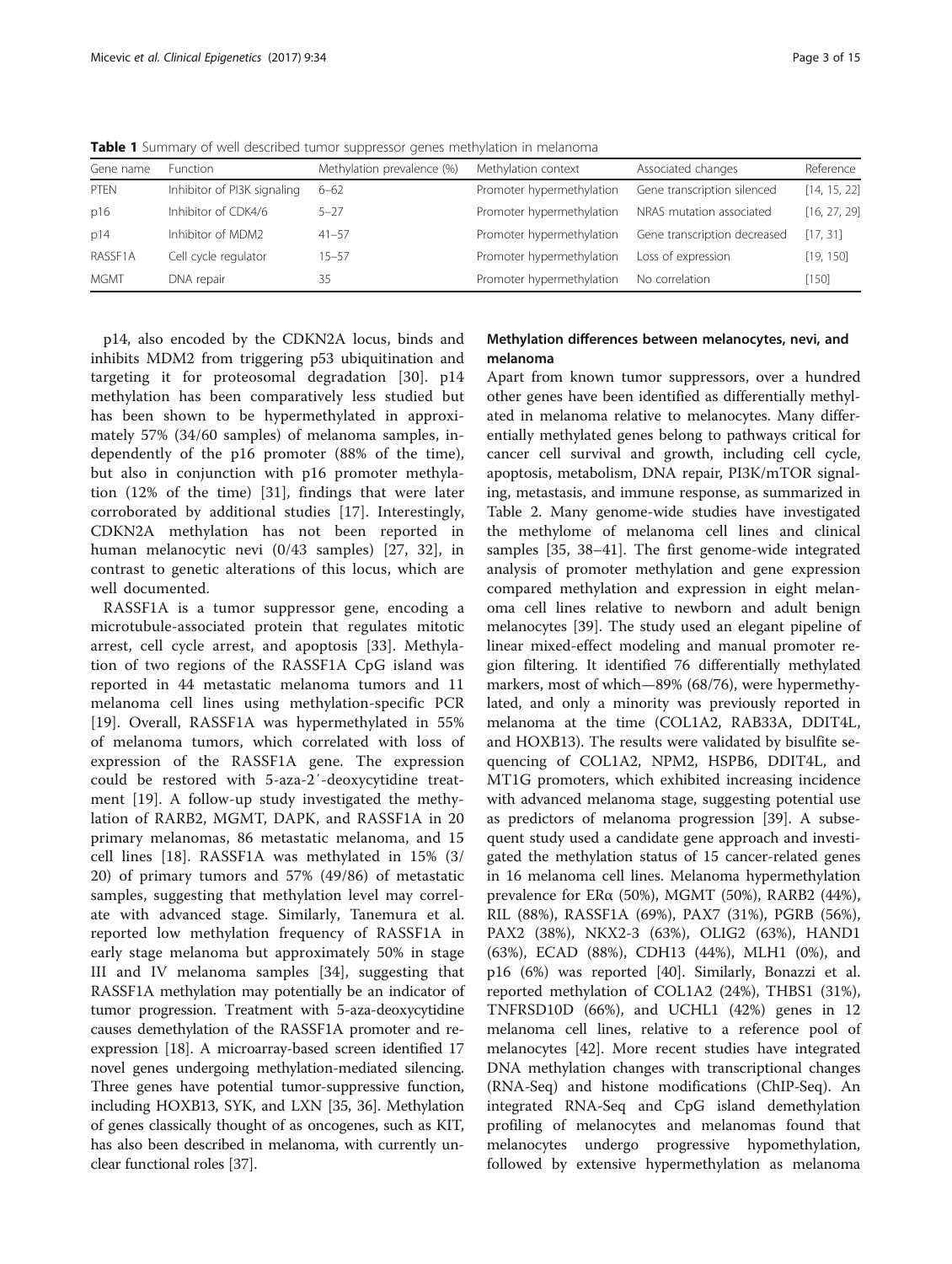| Pathway/function              | Genes (methylation frequency <sup>a</sup> )                                              | References              |
|-------------------------------|------------------------------------------------------------------------------------------|-------------------------|
| Tumor suppressors             | CDH1 (88%), CDKN2A (76%), PTEN (23%), APC (15%), SOCS1 (75%)                             | [15, 40, 151, 152]      |
| Oncogenes                     | PAX7 (31%), OLIG2 (63%), SYK (2%)                                                        | [35, 40]                |
| Protein kinases               | DAPK1 (19%), HSPB8 (69%)                                                                 | [152, 153]              |
| Differentiation               | TNFRSF10A/C/D,CCR7, THBD (20%), BST2 (50%), DPP4 (80%), ENC1 (6%), GDF15 (75%), WIF1     | $[35, 154 - 159]$       |
| Homeodomain proteins          | HOXB13 (20%), PAX2 (38%), PAX7 (31%), NKX2-3 (63%)                                       | [35, 40, 160]           |
| Hypoxia                       | CDKN1B, CDKN1C (35%), CXCR4, LXN (95%)                                                   | [35, 36, 151, 154]      |
| Transcription factors         | PGR (56%), HAND1/2 (15%), PAX7 (31%), ESR1, RUNX3 (23%)                                  | [40, 151, 161]          |
| Interferon gamma response     | SOCS1 (75%), HLA-A, PTGS2 (20%), SOCS3 (60%), BST2 (50%), XAF1, SOCS2 (44%)              | $[35, 152, 162 - 164]$  |
|                               | Epithelial-to-mesenchymal transition TFPI2, TIMP3 (13%), COL1A2 (63%), TPM1 (8%), PDLIM4 | [39, 42, 152, 165, 166] |
| PI3K/mTOR                     | CXCR4, CDKN1B, PTEN (23%)                                                                | [151, 154]              |
| Metastasis                    | CDH8 (10%), CDH13 (44%), EPB41L3 (5%), SERPINB5 (100%), TFPI2, SYK (3%), CCR7            | [35, 40, 152, 154, 155] |
| Immune recognition            | MAGE-A1,2,3,4, BAGE (83%), HLA-A                                                         | [167, 168]              |
| Apoptosis                     | RASSF1A, HSPB6 (69%), TRAILR1 (80%)                                                      | [39, 169, 170]          |
| DNA repair                    | MGMT (0-50%)                                                                             | [151]                   |
| Metabolism                    | CYP1B1 (100%), DNAJC15 (50%), CD98                                                       | [35, 43, 171]           |
| Other/unknown                 | FAM78A, LRRC2, PCSK1, PPP1R3C, PTPRG, QPCT, SLC27A3, DERL3, MFAP2, MT1G, WFDC1           | [35, 39, 42, 151]       |
| <sup>a</sup> Where applicable |                                                                                          |                         |

<span id="page-3-0"></span>**Table 2** Pathway classification of differentially methylated genes in melanoma

progresses [[43](#page-12-0)]. However, these results are based on one stage I melanoma cell line and melanocyte line, one stage III melanoma cell line, and two stage IV melanoma cell lines. Despite these limitations, the study was able to correctly ascertain the methylation status of PCSK1, CYP1B1, QPCT, c-Kit, and TERC genes, which were previously identified by candidate gene approaches. Overall, 821 differentially methylated genes were identified, mostly belonging to a network of developmental pathways [\[43\]](#page-12-0). Notably, repetitive DNA elements exhibited extensive hypomethylation in stage III/IV melanoma cell lines, possibly contributing to increased transposition and mutagenesis [[43\]](#page-12-0). The study provided a comprehensive catalog of CpG methylation and expression during melanoma progression, which could be utilized as a resource to better understand how methylation changes evolve in melanoma.

Significant methylation differences have also been reported between melanocytic nevi and melanoma. A study using microarrays to survey 1505 CpG sites in 27 benign nevi and 22 primary melanomas identified significantly differentially methylated genes that distinguished melanoma from nevi [\[38](#page-12-0)]. Seven genes were reported as hypermethylated in melanoma (COL1A2, FRZB, GSTM2, KCNK4, NPR2, TRIP6) and 19 genes were reported as hypomethylated, (CD2, EMR3, CARD15, EV12A, HLA-DP1, IFNG, IL2, ITK, KLK10, LAT, MPO, PSCA, PTHLH, PTHR1, RUNX3, and TNFSF8). Approximately half of the genes had immunerelated functions, including T cell regulation (ITK, LAT, CD2, TNFSF8, IFNG, and IL2). However, the study did

not differentiate between expression in melanoma lesional cells or infiltrating lymphocytes [\[38](#page-12-0)]. Another group studied global DNA methylation in melanoma cell lines and benign nevi using Infinium BeadChip arrays and identified 106 genes hypermethylated in melanoma [[41\]](#page-12-0). The most frequently hypermethylated genes identified were HOXA9, C1orf106, HIST1H3E, MAPK13, and LEP, with MAPK13 methylation in 67% of primary and 85% of metastatic melanomas. Interestingly, transfection of ectopic MAPK13 into cell lines with promoter methylation of MAPK13 decreased proliferation, but did not affect proliferation of cells without endogenous MAPK13 silencing. Gene set enrichment revealed significant overrepresentation of homeobox genes (HOX) and G proteincoupled receptor genes [\[41\]](#page-12-0). While numerous DNA methylation differences were identified among melanocytes, nevi, and melanoma, no methylation-based clinically validated assays have been reported to date.

# Methylation clusters in melanoma are associated with different biologic behavior

Several studies have suggested that distinct methylation subgroups exist within melanoma and are associated with distinct biologic behavior and survival outcomes. Unsupervised clustering and principal component analysis of genome-wide DNA methylation patterns in melanoma revealed three methylation clusters based on total methylation: MS1, MS2, and MS3 [[44](#page-12-0)]. The MS1 group had the highest methylation level, mainly elevated at promoter islands and poised ("bivalent") promoters, which are Polycomb repressive complex (PRC2) target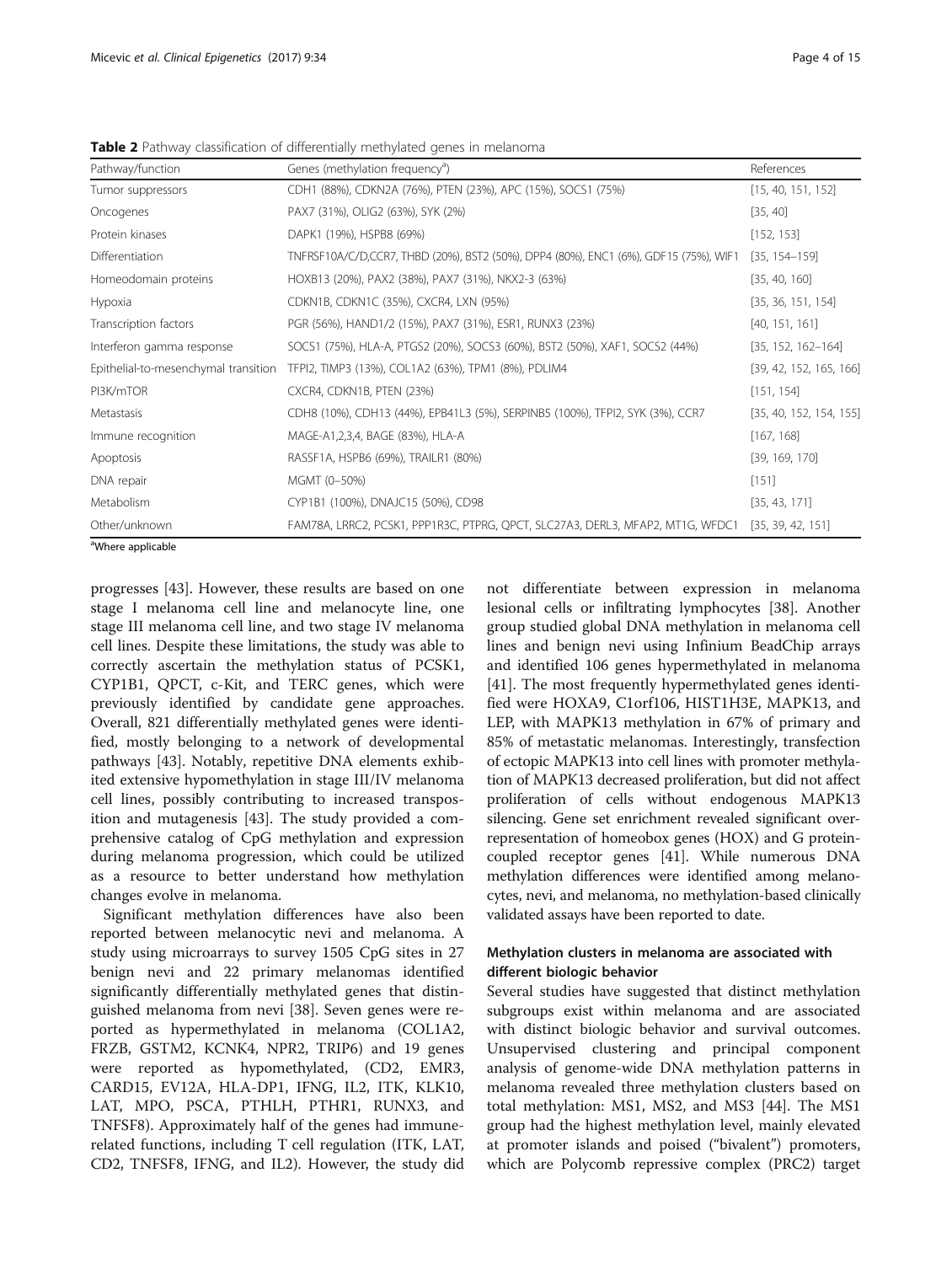genes. The MS3 group had the lowest methylation levels, resembling peripheral blood leukocytes, and MS2 was intermediate. Neither BRAF nor NRAS mutation was clearly associated with the methylation clusters, but homozygous deletions of CDKN2A were more frequent in MS1. There was no significant association of the methylation clusters with histopathology or primary tumor characteristics. Furthermore, the subgroups did not differ by the total number of mutations, but MS1 was enriched for IDH1 R132 hotspot mutations. Metastatic melanoma samples from TCGA with the MS1 signature had significantly inferior survival  $(\sim 20$  months for MS1 vs. 60 months for MS3) [\[44\]](#page-12-0). Analyzing differential gene expression between the clusters revealed upregulation of TP53, MDM2, CDK4, CDK6, CCND1, CCNE1, and E2F3, as well as epigenetic modifiers TET1, JARID1B, SWI/SNF chromatin remodelers (SMARCA1/ 2/4, ARID2, PBRM1), and DNMT3A in the MS1 cluster, and enrichment of an immune signature in the MS3 cluster. The clusters were correlated with different phenotypic behavior based on gene expression analysis. The MS1 cluster was termed "proliferative," while the MS3 cluster was dominated by an "immune high" signature, possibly explaining the better survival of MS3 cluster patients [[44](#page-12-0)]. However, it remains unclear which immune cells infiltrate and how they interact with melanoma cells. In contrast to these findings, Ecsedi et al. suggest that hypermethylation is an early event in melanoma, that is, methylation gradually decreases with progression (inversely correlated with Breslow thickness), and is associated with less favorable overall survival [[45](#page-12-0)]. They also found that BRAF V600E is associated with specific methylation changes, as opposed to wild-type samples. This finding is consistent with studies suggesting that oncogenic BRAF drives methylation of specific target genes [\[46, 47\]](#page-12-0). It should be noted that Ecsedi et al. used an assay method that surveys only 1505 CpGs, as opposed to Lauss et al. who used the HumanMethylation450K platform (~480,000 CpGs). The different findings could possibly be explained by differences in metastatic and primary tumors, use of different methodologies with different scope (Methyl450 vs. GoldenGate Methylation assay), or underlying differences in the sampled populations. Both studies support the existence of at least two distinct methylation clusters in melanoma, which are associated with different gene expression and prognosis. Others have reported genome-wide methylation correlating with Breslow thickness, mutated BRAF, ulceration, and a negative association with mitotic rate [\[48](#page-12-0)]. A potential role for DNA methylation in regulating metastasis to the brain was linked to aberrant methylation of the homeobox D cluster [[49\]](#page-12-0). Identifying differentially methylated CpG islands during melanoma progression suggested that

genome-wide overall DNA methylation (mostly intragenic) significantly decreased with progression but focal (promoter associated) CpG methylation progressively increased. Analyzing methylation differences between brain metastases and lymph node metastases identified  $\sim$ 1500 differentially methylated CpG sites associated with genes. Enrichment analysis revealed overrepresentation of genes involved in cell cycle regulation, morphology, and assembly, and DNA repair, recombination, and replication [[49\]](#page-12-0). Integrating methylation changes with gene expression changes prompted focus on the homeobox (HOX) gene family, with 10 members of the family undergoing differential methylation [\[49](#page-12-0)]. Specifically, HOXD9 was hypermethylated in brain metastases and associated with a 2.7-fold higher risk of death. HOX genes play important roles during development but are silenced in somatic cells by Polycomb repressive complexes. Aberrant expression of HOX genes was reported in different human tumors, including melanoma [\[50](#page-12-0)]. SOX9 expression has also been shown to be regulated by DNA methylation in melanoma, where it can regulate invasion, and predict poor survival [[51\]](#page-12-0). In addition to observational studies describing the methylome of melanoma, several studies suggest a BRAF-driven mechanism of aberrant methylation of specific genomic loci in melanoma [\[46](#page-12-0)].

#### DNA methylation of miRNA genes in melanoma

Methylation of microRNA (miRNAs) genes has also been shown to play important roles in melanoma cell survival, proliferation, and migration by affecting epithelial-to-mesenchymal transition (EMT) signaling, cytoskeletal components, p53, and PI3K pathways (Fig. [1](#page-5-0)). miR-34a methylation and expression silencing was reported in 43% (19/44) of melanoma cell lines and 60% (20/32) of primary melanomas [\[52\]](#page-12-0). miR-34a, which is also a p53 transcriptional target, is thought to play a tumor-suppressive role in cancer by inducing cell cycle arrest or apoptosis, at least partly by regulating CDK6 [[52\]](#page-12-0). A liposomal miR-34a mimic recently showed potential activity in acral melanoma in a phase I clinical trial [[53\]](#page-12-0); however, the expansion study (NCT01829971) was subsequently halted due to multiple grade 4 immune-related adverse events. Other members of the miR-34 family, miR-34b and miR-34c, were reported to regulate the expression of natural killer cell receptor ligand ULBP2 [\[54](#page-12-0)], a prognostic marker in human melanoma [[55\]](#page-12-0), as well as MET, cyclin-dependent kinases, and N-myc expression [[56](#page-12-0), [57](#page-12-0)]. Forced expression of miR-34b decreases melanoma cell invasion and adhesion, presumably through affecting cytoskeletal remodeling and expression of cell adhesion network genes, such as THBS2 and DKK1 [[58\]](#page-12-0). miR-211 expression is regulated by DNA methylation (DNMT1) in melanoma and can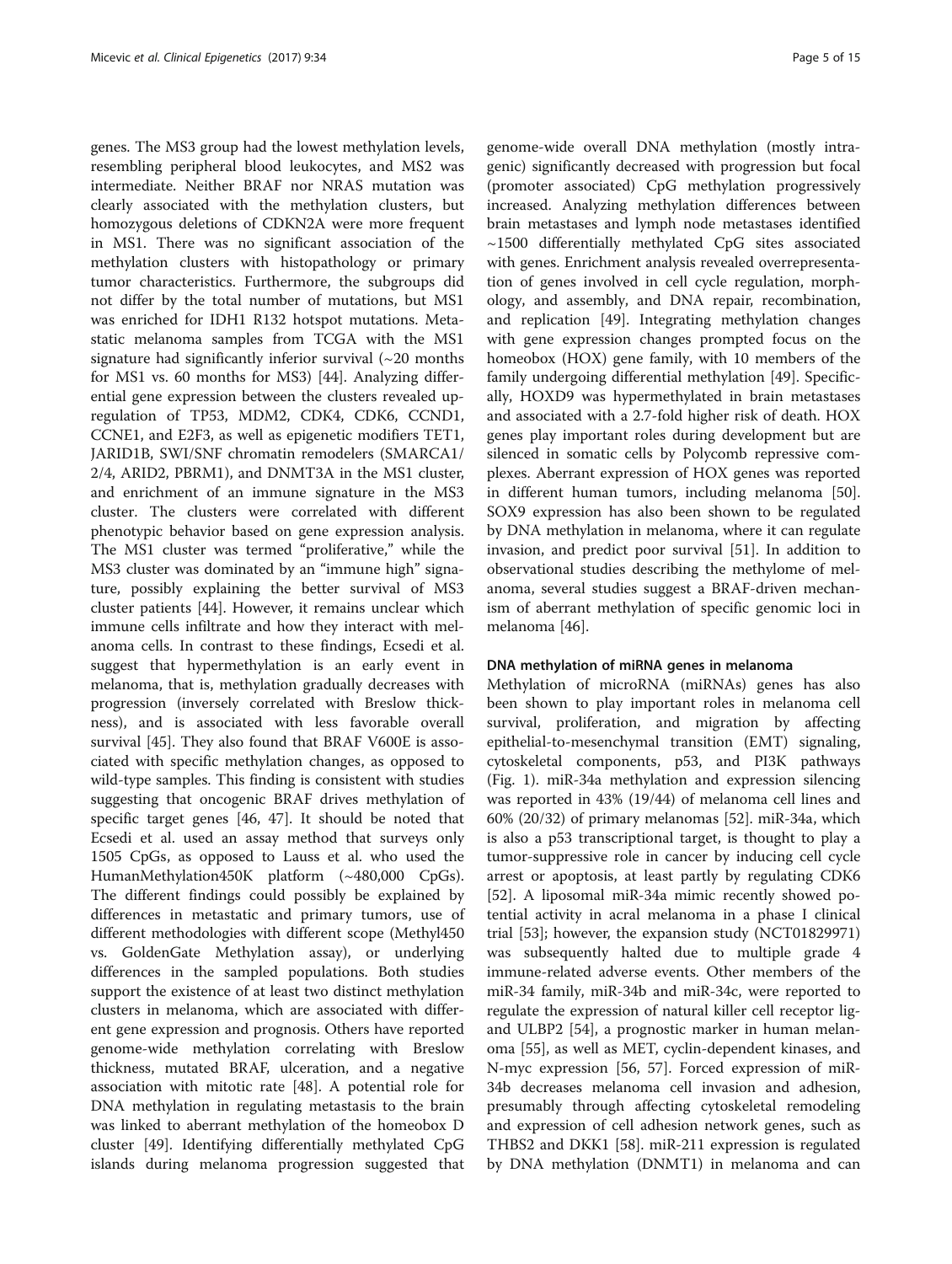<span id="page-5-0"></span>

act as a metabolic switch through regulating HIF-1a protein stability [\[59\]](#page-12-0) and inhibiting EMT by targeting RAB22A [[60](#page-12-0)]. Ectopic expression of miR-211 in melanoma is associated with decreased cell growth during hypoxia [\[59](#page-12-0)]. DNA methylation is also thought to regulate the expression of miR-203 [[61\]](#page-12-0). miR-203 ectopic expression was reported to decrease cell invasion by targeting the Polycomb group gene BMI1 in melanoma [[62\]](#page-12-0). Additionally, Mazar et al. reported that miR-34b/c, miR-489, miR-375, miR-132, miR-519b, miR-654, miR-let-7e, miR-142-3p, miR-200a, miR-145, miR-21, miR-496, and miR-452 expressions can be induced by hypomethylating agents in melanoma cell lines [\[58, 63\]](#page-12-0). miR-375 associated CpG island methylation and suppression was reported in melanoma tissue samples from primary and metastatic lesions, but not in melanocytes or melanocytic nevi. Expression of miR-375 could be de-repressed with hypomethylating agents, and ectopic expression inhibited cell proliferation, invasion, and motility [\[64\]](#page-12-0). Expression of miR-18b also was reported to be silenced by DNA methylation of a proximal CpG island in melanoma cell lines. Forced re-expression decreased MDM2 and increased p53 expression level, associated with suppression of colony formation [\[65](#page-12-0)], suggesting a tumor-suppressive role for miR-18b. Methylation and silencing of miR-196b expression was reported to potentiate mTOR signaling in melanoma [\[66\]](#page-12-0) and other cancers [\[67\]](#page-12-0). miR-205 was reported to be silenced in melanoma compared to melanocytic nevi. Ectopic expression of miR-205 decreased melanoma cell migration in vitro, associated with increased decreased expression of ZEB2 and increased expression of E-cadherin [[68](#page-12-0)]. Silencing of a large miRNA cluster on chromosome 14q32 is reported to be mediated by DNA methylation in

melanoma. Within this cluster are miR-376a and miR-376c, which can downregulate IGF1R levels and decrease cell migration and growth [[69](#page-12-0)]. miR-31 is also frequently silenced by DNA methylation in melanoma cells, and forced expression of miR-31 is reported to decrease cell migration and invasion, possibly through targeting SRC, MET, RAB27a, and MAP3K14 [[70](#page-12-0)].

Most studies described above suggest that hypermethylation and silencing of miRNAs plays a pro-tumorigenic role in melanoma and that ectopic expression of specific miRNAs could attenuate melanoma proliferation and metastatic potential by targeting EMT signaling, PI3K/ AKT pathway, or p53 signaling in vitro and in animal models. Despite solid pre-clinical evidence, very few miRNA liposomal therapies have been investigated in clinical trials in melanoma thus far.

### Source of aberrant DNA methylation

The source of aberrant DNA methylation in melanoma, i.e., global hypomethylation and focal hypermethylation, remains elusive [\[22\]](#page-11-0). In general, these changes could be mediated by (1) an active process, either through increased activity or overexpression of DNMT enzymes; (2) aberrant targeting of DNMT enzymes, due to altered splicing, altered binding, or altered expression of scaffolding proteins; and (3) a passive process due to changes in other epigenetic modifications that regulate targeting of DNA methylation. The notion that DNA methylation is regulated by, and regulates, proliferative signaling will be discussed here, due to emerging evidence supporting this hypothesis.

PI3K signaling, which is activated in most cancers, can regulate methylation of imprinted regions [[71](#page-12-0)], and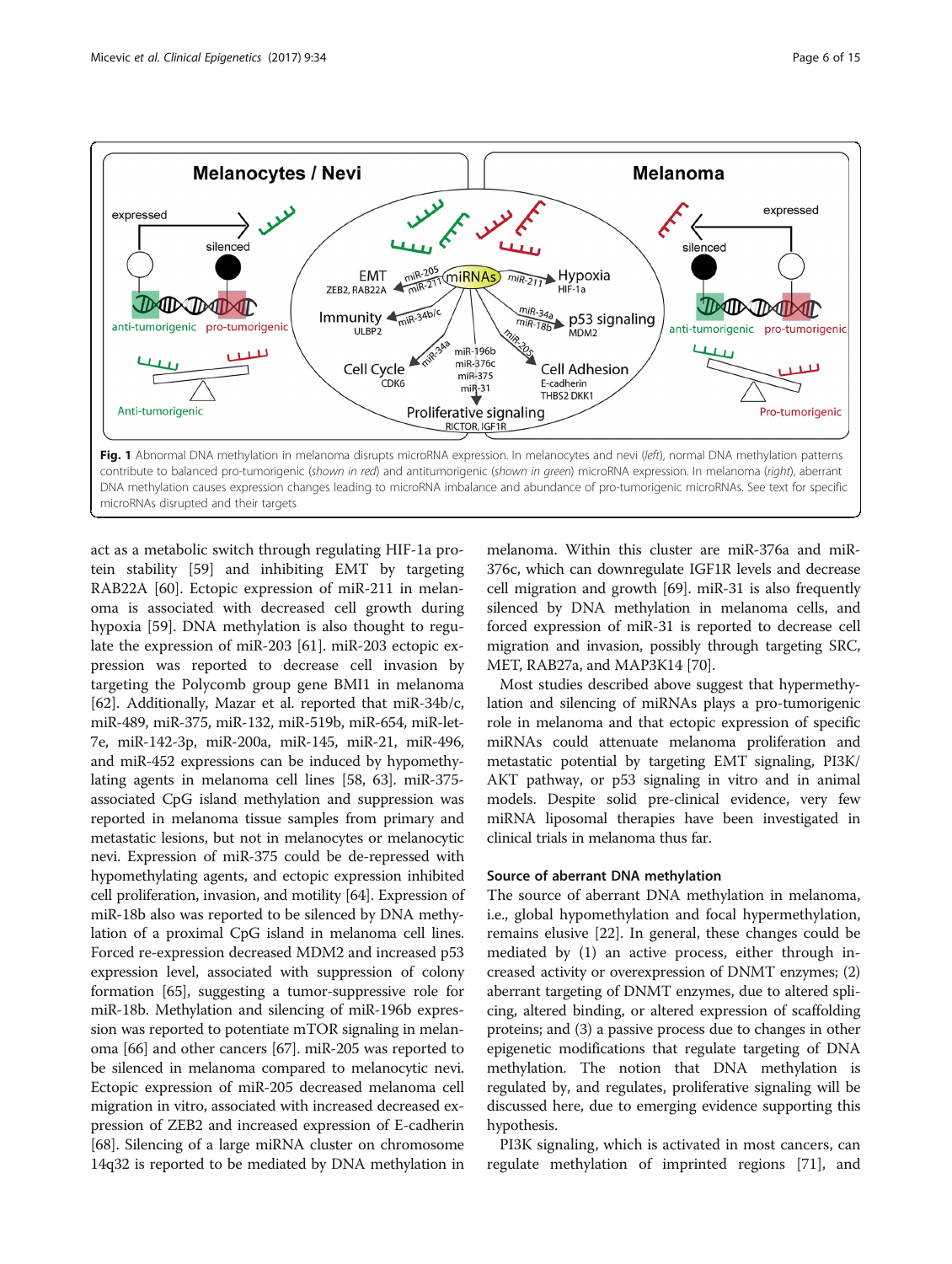inactivation of PI3K signaling decreases DNMT3B level in HCC [[72\]](#page-12-0), melanoma, and prostate [[73](#page-12-0)] and other cancers. Aberrant DNA methylation may thus act as a licensor that enables chronic activation of growthsignaling pathways, i.e., PI3K/mTOR signaling through various mechanisms, which are probably cell type specific, but may include PTEN silencing, miRNA-mediated regulation of RICTOR [\[66\]](#page-12-0), or other components of the PI3K/AKT pathway. Transient activation of proliferative pathways may serve to instruct proliferative DNA methylation patterns by upregulating DNMT expression, altering DNMT splicing, or altering DNMT targeting, by affecting expression of targeting proteins (such as MAFG) [[47\]](#page-12-0). Once aberrantly activated, misguided DNA methylation leads to establishment of abnormal patterns that support chronic activation of growth signaling. BRAF activation and MAPK signaling has been shown to drive tumor-specific methylation programs in colon cancer and possibly melanoma [[47\]](#page-12-0). Our in vivo reports in melanoma and others in specific CNS tumor support [[74, 75](#page-12-0)] this notion, but it remains to be thoroughly investigated in vivo in additional cancers. In vitro, many cancers require DNMT3B for survival and proliferation [[76\]](#page-12-0), implying that DNMT3B can regulate proliferative pathways in a wide array of cancers. Apart from this instructive ("driver") role targeting particular pathways, it is also plausible, but less likely, that aberrant DNA methylation leads to stochastic expression changes that promote tumor progression. CpG microarray analysis of UACC62 melanoma cell lines with and without BRAF knockdown surprisingly identified many hypermethylated and hypomethylated genes, suggesting that mutant BRAF dictates a specific methylation program. Knockdown of BRAF decreased the expression of DNMT1 and EZH2 in the cell line, suggesting that DNMT1 may be the mediating DNMT. However, expression of other DNMTs was not investigated, and rescue of demethylated sites by DNMT1 overexpression was not reported. In addition to proliferative pathways regulating DNA methylation, the converse is also described, establishing a potential possible feedback loop: methylation has been shown to regulate MITF expression, SOX9 expression, MAPK, and PI3K signaling [[51](#page-12-0), [77, 78](#page-12-0)]. Recently, loss of LKB1, a tumor suppressor somatically inactivated in  $\sim$ 10% of melanomas, has been shown to funnel glucose derivatives toward serine metabolism, increased Sadenosyl methionine production, DNA hypermethylation, and increased proliferation in the context of Ras/Raf activation [\[79](#page-12-0)].

#### DNA demethylation in melanoma

Shortly following the discovery of 5-hydroxymethylcytosine (5-hmc), active demethylation, and the role of TET family hydroxylases in converting 5-mc to 5-hmc [[80](#page-12-0)–[82](#page-12-0)], an

important role for 5-hmc was shown in melanoma [\[83](#page-12-0)]. Lian et al. investigated the global level of 5-hmc in human melanocytes, nevi, and melanoma and reported a significant decrease of 5-hmc in melanoma relative to nevi and melanocytes. The loss of 5-hmc correlated with melanoma progression in patient sample tissue microarrays. Importantly, overexpressing IDH2 or TET2 restored 5-hmc levels in melanoma cell lines, suggesting that lack/loss of function of these enzymes plays an essential role in 5-hmc depletion during melanoma progression. Restoring 5-hmc levels by IDH2 and TET2 overexpression was associated with suppressed tumor invasion and growth in a zebrafish melanoma model and mouse xenograft model of melanoma [[83](#page-12-0)], suggesting a potential functional role of this epigenetic mark in melanoma growth and invasion. Several subsequent studies confirmed that 5-hmc is decreased in metastatic melanoma, associated with loss of TET activity [[84](#page-13-0), [85\]](#page-13-0), and suggest its use as an adjunct marker to distinguish between benign nodal nevi and melanoma in lymph node biopsies [\[86](#page-13-0)–[88](#page-13-0)]. While conclusive functional studies in melanoma have not been reported yet, 5-hmc may be enriched in exons and transcription factor binding sites to promote gene expression [\[89, 90](#page-13-0)], through distinct 5-hmc readers and transcription factors [\[91, 92](#page-13-0)], according to studies in stem cells and CNS. Mutations in IDH1/ 2 enzymes have been reported in  $~6$ –10% of melanomas [[93](#page-13-0), [94](#page-13-0)] and correlate with the CpG island methylator phenotype (CIMP) cluster-defined DNA methylation profile in melanoma samples in TCGA. TET enzyme family expression has been reported as decreased in melanoma, albeit by an unknown mechanism [[83,](#page-12-0) [85](#page-13-0)]. Certain IDH1 mutations result in gain of function production of oncometabolite 2-HG, a competitive inhibitor of α-KG, which is a necessary cofactor for TET enzymatic activity. An SNP associated with melanoma risk was discovered in an intron of TET2, and somatic mutations of TET2 were reported in approximately 4% of melanoma cases in one study [[95](#page-13-0)]; however, other sequencing studies have not reported TET mutations [[93](#page-13-0), [96\]](#page-13-0).

Our current understanding of the role of DNA demethylation and oxidative derivatives of 5-mc in melanoma is in its infancy. Currently, there is a large discrepancy between the frequency of loss of 5-hmc in melanoma (nearly universal, according to several reports) and mechanisms potentially explaining loss of 5-hmc (IDH gain of function, TET enzyme loss of function). Additionally, studies investigating 5-fc (5 formylcytosine) and 5-cac (5-carboxycytosine) prevalence and distribution in melanoma have not been reported yet. Early evidence suggests that DNA demethylation plays important roles in melanoma biology and will undoubtedly be a field of active investigation in years to come.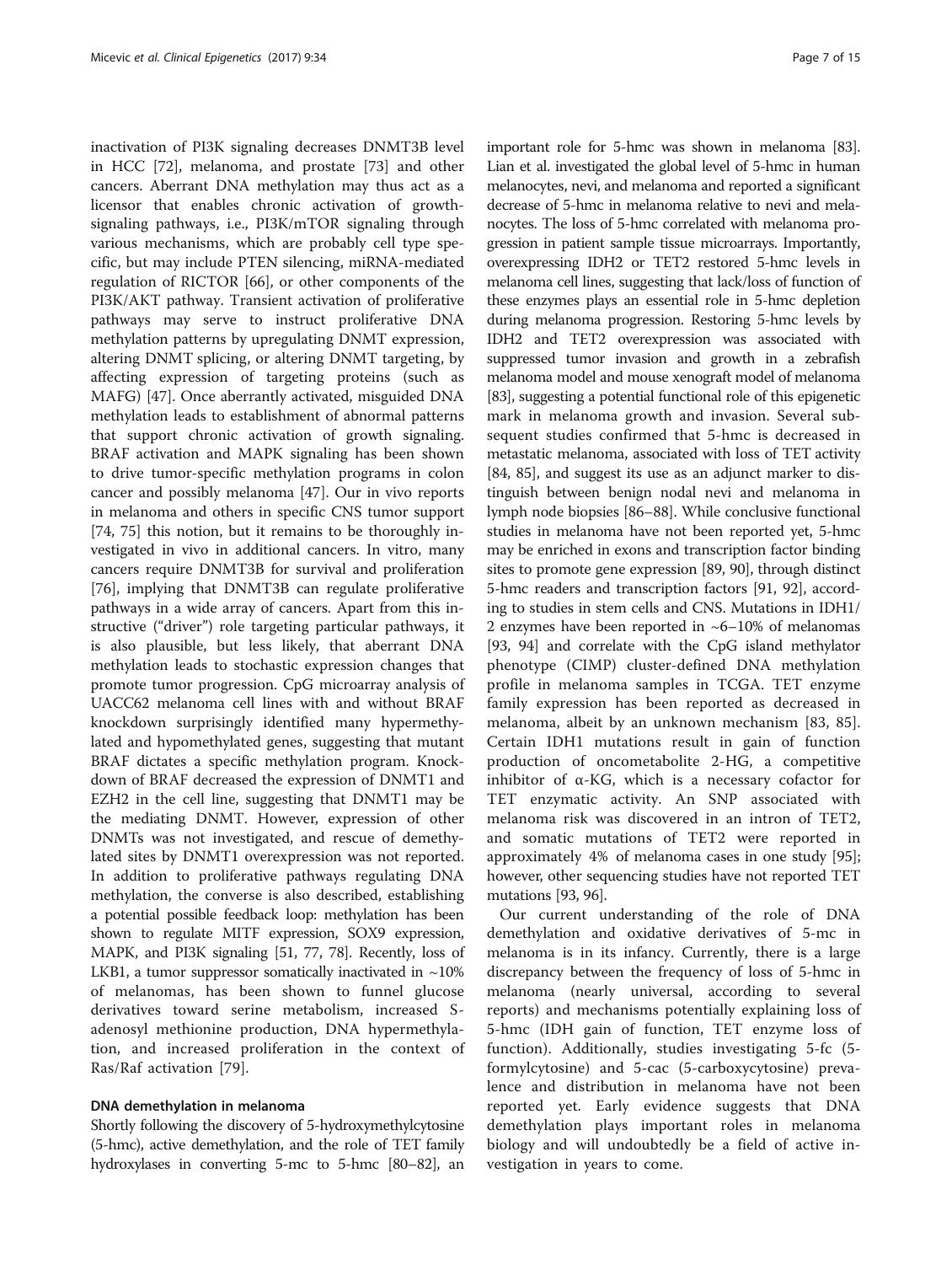# Differential DNA methylation as a biomarker in melanoma

DNA methylation has the potential to be used as a melanoma biomarker in several clinically important settings: (1) differentiating benign lesions (nevi) from melanoma; (2) determining melanoma burden in sentinel lymph nodes; (3) aiding prognosis of stage III patients, which currently exhibit great variability in survival; (4) predicting response to therapies; and (5) monitoring for recurrence using peripheral blood.

Conway et al. identified a 12 CpG locus signature highly predictive of melanoma in a small independent sample set of 29 nevi and 25 melanomas ( $ROC = 0.95$ ) [[38\]](#page-12-0). Gao et al. reported a diagnostic algorithm consisting of CLDN11, CDH11, PPP1R3C, MAPL13, and GNMT which could help distinguish between melanoma and dysplastic nevi ( $ROC = 0.81$ ) [[97\]](#page-13-0). Detection of aberrantly methylated SOCS1/2, RASSF1A, MGMT, and CDKN2A in serum has been reported to have diagnostic value in patients with malignant melanoma [[98](#page-13-0)]. Despite reasonable success with the small validation cohorts in the original reports, these signatures have not been further validated by other, larger studies.

Melanoma patients currently exhibit great variability in survival, even within AJCC subgroups [\[99](#page-13-0)], and there is great unmet need for a molecular biomarker to further stratify patient risk. Identification of a CpG island methylation signature has been useful in predicting prognosis, diagnosis, and response to treatment in a variety of tumor types [[100, 101\]](#page-13-0). Genome-wide methylation studies have uncovered that tumors with enriched methylation in CpG islands have a particularly aggressive phenotype, termed the CpG island methylator phenotype (CIMP) [\[102](#page-13-0)]. CIMP was found to predict prognosis and, in some cases, response to therapy in various cancers [[103](#page-13-0)–[109](#page-13-0)]. Tanemura et al. investigated promoter methylation of tumor-related genes (TRGs): WIF1, TFPI2, RASSF1A, SOCS1, GATA4, RARB2, and a family of MINT (methylated in tumor) genes in an attempt to define a CIMP in melanoma [\[34\]](#page-12-0). They reported an association of WIF1, TFPI2, RASSF1A, and SOCS1 hypermethylation with advanced clinical stage in a small cohort of patients  $(n = 122)$ . Apart from this proposed CIMP signature, several studies reported that DNA methylation of single genes can predict survival of melanoma patients. Lahtz et al. reported that methylation silencing of PTEN, an inhibitor of PI3K signaling, exhibited significant association with poorer survival in melanoma [\[14](#page-11-0)].

Sigalotti et al. reported that methylation level of LINE-1 is associated with shorter overall survival in stage III cutaneous melanoma [[110](#page-13-0)]. The 5-year overall survival with hypomethylated LINE-1 was 48%, compared to 7% for hypermethylated sequences [[110](#page-13-0)]. In contrast, Ecsedi

et al. reported that hypomethylation of LINE-1 is associated with shorter survival [\[111\]](#page-13-0) and additionally identified hypermethylation of six genes (DSP, EPHB6, HCK, IL18, IRAK3, and KIT) as a poor prognostic factor associated with decreased overall survival. You et al. reported that increased TSLC1 (tumor suppressor in lung cancer 1) promoter methylation is associated with advanced melanoma stage and shorter progression-free survival in a cohort of 120 melanoma samples [[112\]](#page-13-0).

Methylation of the DNA repair protein MGMT was reported to predict response to temozolomide treatment in stage IV melanoma patients [\[113\]](#page-13-0). Of 64 patient samples in the study, methylation of MGMT was detected in 25% (16/64) of the samples. In the hypermethylated group, the response rate to temozolomide was 62%, compared to 15% in the unmethylated group. MGMT promoter hypermethylation was also associated with significantly higher response rate and longer progressionfree survival in other studies [\[113, 114\]](#page-13-0). It should be noted that MGMT methylation status predicts response to temozolomide in glioblastoma [[115, 116](#page-13-0)] and is used clinically for identifying tumors that may respond to temozolomide. Presence of circulating methylated RASSF1A DNA in the blood of melanoma patients was reported as a predictor of therapy response and disease outcome [\[117\]](#page-13-0). Circulating methylated RASSF1A DNA was associated with lack of response to therapy, while detection of at least one methylated gene out of RASSF1A, RAR-beta2, and MGMT signatures was associated with shorter overall survival [[117\]](#page-13-0). A study investigating differentially methylated CpG sites between melanoma brain metastases (poor prognosis) and lymph node metastasis from patients with good prognosis reported that HOXD9 methylation was associated with overall survival [\[49](#page-12-0)]. In a validation cohort of 145 melanoma patients, HOXD9 hypermethylation in lymph node metastases was associated with shorter progression-free and overall survival [\[49](#page-12-0)]. The function of HOXD9 in melanoma is incompletely understood, but studies from HCC suggest that it significantly enhances migration, invasion, and metastasis [\[118](#page-13-0)]. Methylation and silencing of ESRP1 has been also associated with altered CD44v6 expression, which could predict brain metastasis-free survival [\[119](#page-13-0)].

Sigalotti et al. used genome-wide Methylation 27 beadchip arrays to study 45 stage IIIc melanoma patients [[120\]](#page-13-0). Using  $K$ -means clustering, the cohort was classified into a favorable and an unfavorable group, based on global methylation. Median survival in the favorable group was 31.5 months, compared to 10.3 months in the unfavorable group, translating to 5-year overall survival of 41.2 and 0%, respectively [[120\]](#page-13-0). Samples could also be correctly assigned to groups using a 17-gene nearest shrunken centroid methylation signature (FGF4, WNT10B,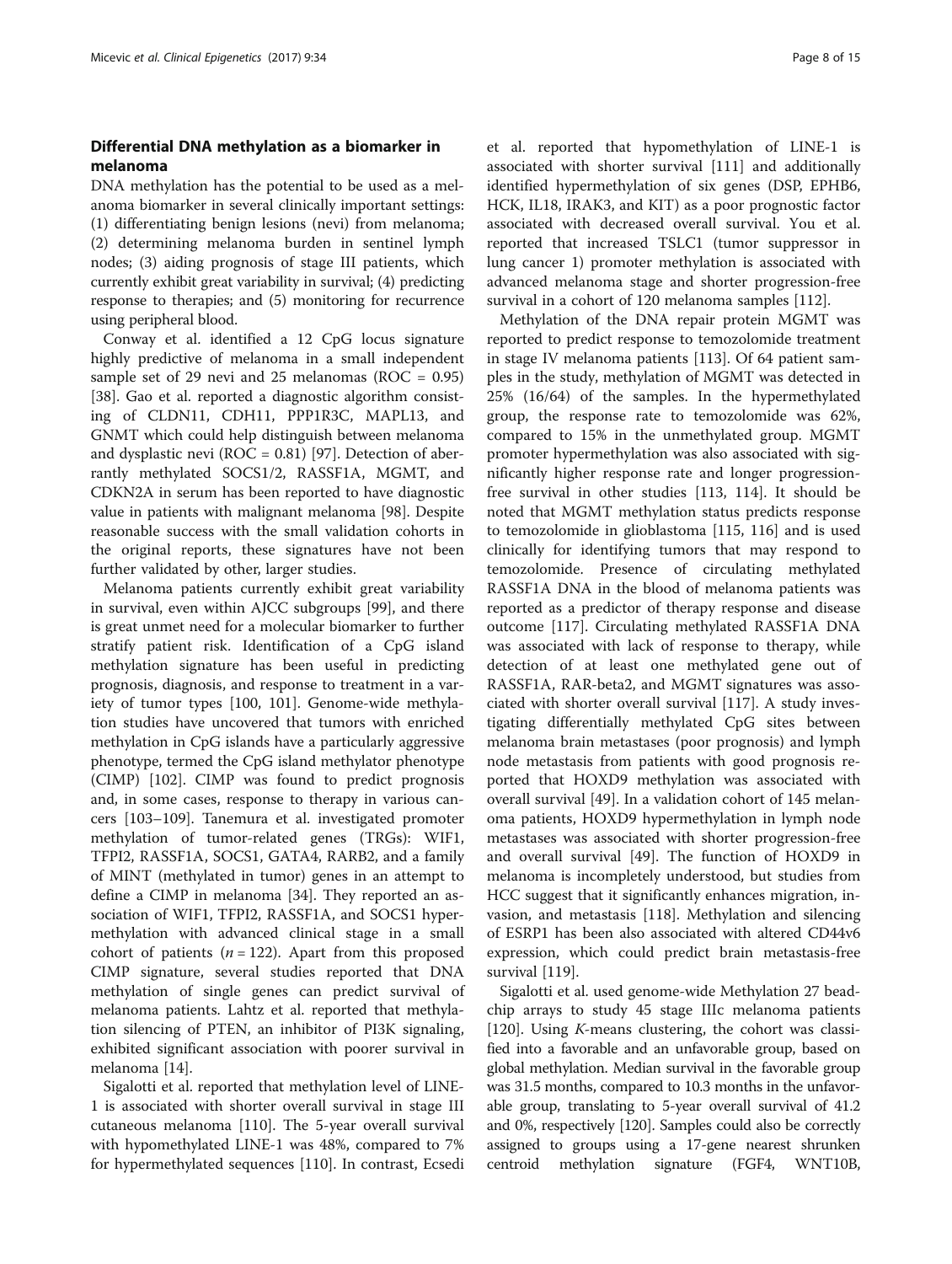FLJ33860, PCDHAC2, SLC6A11, GJB5, S100A9, CRHR1, MGC35206, IGLL1, TRIM40, SLC18A2, TUB, GRM4, SLC6A18, and ALOX12B). Methylation of the miR-196b promoter has been associated with a poorer 5-year overall survival in melanoma patients in TCGA by Cox multivariate analysis ([[66](#page-12-0), [93](#page-13-0)]).

Bell et al. studied enhancer methylation in a panel of 23 cancers, including melanoma. They reported that differentially methylated enhancer regions were metastatic site specific and determined by microenviromental cues. A significant correlation was found between specific enhancer methylation patterns and patient survival. Specifically, differential methylation of KIT-, CYTL1-, and KIF14-associated enhancers played a role in regulating proliferation [\[121](#page-13-0)].

While important and informative, the main limitation of the above studies is relatively small sample cohorts, lack of subsequent validation studies, and reliance on melanoma cell lines (in some studies), which can have an altered DNA methylation landscape. With the availability of large, well-annotated melanoma sample databases, such as TCGA and the International Cancer Genome Consortium, it will now be important to validate the status of the biomarkers discussed above and develop the most promising markers with prospective studies into a methylation signature which can be of clinical utility. Studies investigating DNA methylation as a diagnostic and prognostic tool in melanoma are summarized in Table 3.

# DNA methylation as a therapeutic target in melanoma

# Nonspecific inhibition of DNA methylation

The reversible nature of DNA methylation makes it a desirable drug target, as opposed to mutations and deletions, which are more challenging to rectify [[122](#page-13-0)]. Two major demethylating agents, 5-aza-2-deoxycytidine (decitabine, DEC) and 5-azacitidine (azacitidine, AZA), are FDA approved for treating myelodysplastic syndrome (MDS) and certain cases of AML [\[123\]](#page-13-0). It is still debated whether the clinical efficacy of high-dose AZA is due to demethylating activity [[124](#page-13-0)] or DNA methylationindependent roles [[125](#page-13-0)], notably induction of cytotoxic DNA damage, cell cycle arrest, and induction of tumor suppressors. FDA-approved use of demethylating agents currently remains limited to few hematologic malignancies. The role of decitabine in hematologic malignancies is well recognized with  $\sim$ 75 open clinical trials registered (most for myelodysplastic syndrome and AML). However, there are comparatively few active trials in solid tumors. A phase I/II ongoing clinical trial (NCT01876641) is investigating decitabine in combination with vemurafenib as a treatment for treatment-resistant BRAF V600-mutated metastatic melanoma. Preliminary results, presented at the ASCO 2015 annual meeting, suggest a 21% complete response rate. Complete response rates of <1% seen with vemurafenib alone were reported in the BRIM-3 trial [[126](#page-13-0)], suggesting that DNA methylation may possibly play a role in regulating MAPK signaling and/or resistance to vemurafenib (J Clin Oncol 33, 2015 suppl; abstr 9056).

Table 3 Summary of DNA methylation biomarkers in melanoma

| Methylated gene(s)             | Methylation association           | Hazard ratio <sup>a</sup> | Reporting study |
|--------------------------------|-----------------------------------|---------------------------|-----------------|
| WIF1, TFPI2, RASSF1A and SOCS1 | Advanced clinical stage           |                           | $[34]$          |
| 17-gene (see text)             | Overall survival                  | $2.41(1.02 - 5.7)$        | $[120]$         |
| RASSF1A, RAR-beta2, MGMT       | Shorter overall survival          | $2.38(1.1-4.8)$           | [117]           |
| KIT, DSP, HCK, IL18            | Shorter overall survival          |                           | $[45]$          |
| HOXD9                          | Shorter overall survival          | $2.7(1.1-6.5)$            | $[49]$          |
| LINE-1                         | Shorter overall survival          | $2.63(1.2-5.6)$           | [110]           |
| MINT31                         | Longer overall survival           | 0.237 (not reported)      | $[34]$          |
| TFPI2                          | Presence of metastases            |                           | $[172]$         |
| <b>PTEN</b>                    | Shorter overall survival          | $3.76(1.2 - 11.1)$        | [14, 22]        |
| <b>MGMT</b>                    | Response to therapy               |                           | [113]           |
|                                | Longer progression-free survival  | $2.17(1.3-3.5)$           |                 |
| TSLC1                          | Progression-free survival         | $\overline{\phantom{a}}$  | [112]           |
| RASSF1A                        | Resistance to therapy             | $0.21(0.1-0.9)$           | [117]           |
| ESR1                           | Shorter overall survival          | $2.31(1.4-5.5)$           | [161]           |
|                                | Shorter progression free survival | $2.64(1.3-5.1)$           |                 |
| p73                            | Sensitivity to therapy            |                           | [173]           |

<sup>a</sup>Where applicable, with 95% confidence interval in parenthesis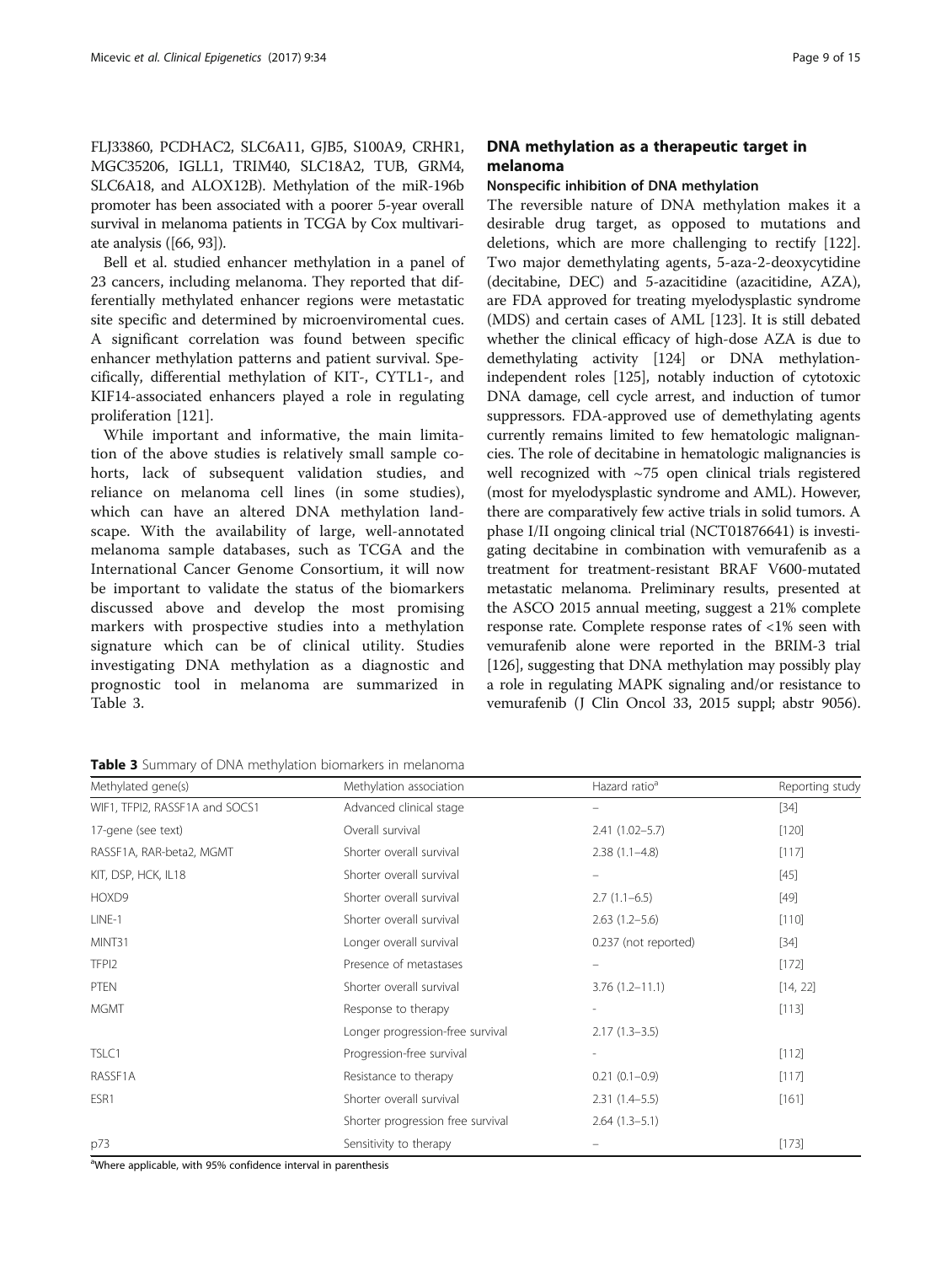Based on recent results, targeting DNA methylation may also be a synergistic strategy in those melanomas harboring somatic inactivation of the LKB1 tumor suppressor [\[79\]](#page-12-0).

# Inhibition of individual DNMT enzymes

DNA methylation in mammals is established and maintained by the complex interplay of at least three enzymatically active, independently encoded DNA methyltransferases: DNMT1, DNMT3A, and DNMT3B [[127](#page-13-0)–[129\]](#page-13-0), summarized in Fig. 2. An additional DNMT3 like protein, DNMT3L, lacks essential components of the MTase (methyltransferase) motif but can bind and regulate the activity of DNMT3A [\[130](#page-13-0)] and DNMT3B [[131](#page-13-0), [132](#page-13-0)]. The non-redundant roles and specific targeting preferences of DNMTs are just becoming appreciated, owing to elegant enzyme-specific disruption studies [[133, 134\]](#page-13-0). Consistent with this idea, a division of labor among methyltransferases [[133\]](#page-13-0) has been proposed and DNMT3B in particular may play specific, non-redundant roles in gene body methylation [[135](#page-13-0)]. While there are currently no DNMT-specific inhibitors, there is extensive evidence suggesting that inhibition of DNMTs may have an antiproliferative effect on melanoma cells.

Antisense depletion of DNMT1 in the MZ2-MEL cell lines was shown to lead to hypomethylation and reexpression of the germ line-specific MAGE-A1 transgene, which is commonly silenced in melanoma [\[136](#page-13-0)]. Cancer-germ line gene activation upon DNMT1 transient depletion was observed in 45 human melanoma cell lines using a microarray approach [[137\]](#page-13-0). Ras/Rac1/ERK activation induced increased DNMT1 protein expression during anchorage blockade and in response to oxidative stress. Interestingly, PI3K/AKT activity did not affect DNMT1 protein levels [\[138](#page-13-0)]. This study further proposed an increase in DNMT1 as a mediator of global DNA methylation changes and contributor to malignant transformation, although these claims have not been functionally investigated.

Stable RNAi depletion of DNMT3A in B16 melanoma cells decreased tumor growth and metastasis in a xenograft mouse model [[139](#page-13-0)], which was associated with dysregulation of class I and class II MHC genes. The authors hypothesized that loss of DNMT3A increased MHC-dependent antigen presentation, prevented immune escape, and led to a T cell-mediated immune response, but this remains to be functionally investigated.

DNMT3B expression increases with melanoma progression [\[140](#page-14-0)], and DNMT3B has been associated with p16INK4A methylation in melanoma [[17\]](#page-11-0), as well as regulating mTORC2 signaling in a melanoma model in vivo [\[66\]](#page-12-0). Despite many pre-clinical studies suggesting a pro-tumorigenic role for individual DNMT enzymes, there are currently no enzyme-specific inhibitors. This is partly due to incomplete understanding of allosteric control, lack of crystal structures, and complex interactions, i.e., heteropolymer formation of DNMT enzymes [\[141\]](#page-14-0).

### DNA methylation and immunotherapy

The most promising novel therapy for melanoma, and other cancers with many neoantigens such as NSCLC, is immune-checkpoint inhibition [\[142\]](#page-14-0). DNA methylation has been long recognized to regulate expression of antigen presentation genes, MHC class I genes, tumor antigens such as MAGE and NY-ESO1, viral response, and interferon pathway genes [[143\]](#page-14-0). DNA methylation was also recently shown to regulate expression of PD-1, PD-L1, PD-L2, and CTLA-4 [\[144\]](#page-14-0). Furthermore, many known methylation targets have been identified as differentially expressed in response to anti-CTLA-4, anti-PD-

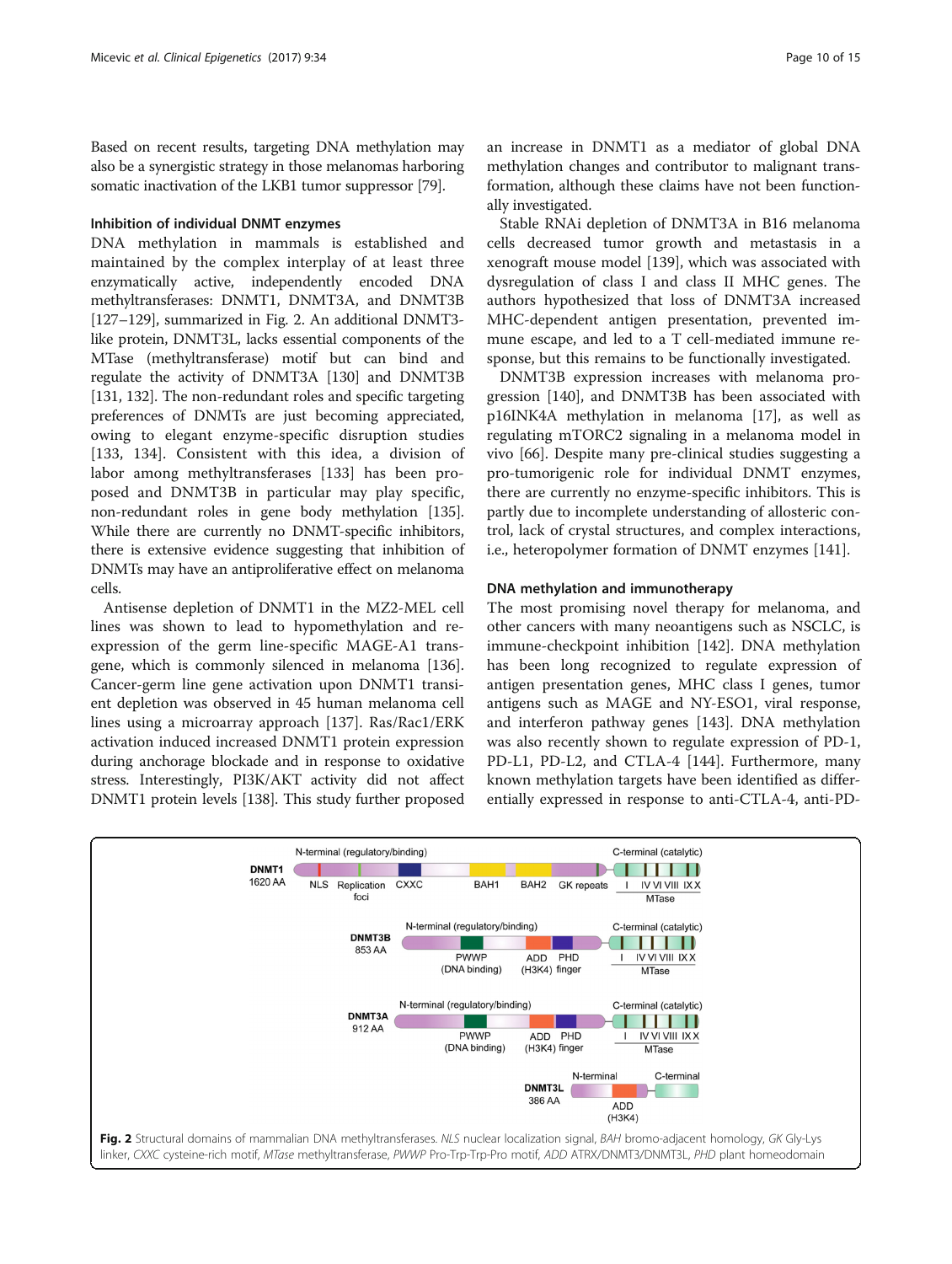| Approach                                                       | Phase | Status                          | Clinical trial identifier |
|----------------------------------------------------------------|-------|---------------------------------|---------------------------|
| Guadecitabine + ipilimumab for unresectable disease            |       | Recruiting                      | NCT02608437               |
| Oral azacitidine + pembrolizumab for metastatic melanoma       |       | Recruiting soon                 | NCT02816021               |
| Azacitidine + rlnterferon alfa2b for stage III/IV unresectable | 1/11  | Completed, results not reported | NCT00217542               |
| Oral azacitidine bioequivalence study                          |       | Recruiting                      | NCT02223052               |
| Decitabine + vemurafenib + cobimetinib for resistant disease   | IЛI   | Recruiting                      | NCT01876641               |

**Table 4** Summary of current clinical trials targeting DNA methylation in melanoma

1 combination, or sequential therapy [\[145\]](#page-14-0). Perturbing DNA methylation could thus be a potential pathway to augment antitumor immune responses, and pre-clinical evidence supporting this notion has recently emerged. Inhibition of DNA methylation using AZA was shown to increase effectiveness of anti-CTLA4 therapy in a B16 graft model of melanoma in vivo [[146](#page-14-0)] and reactivate expression of endogenous viruses in colon cancer cell lines [[147\]](#page-14-0). Others have identified a distinct melanoma methylation cluster with improved survival rates and overexpression of an immune signature [\[44](#page-12-0)]. However, it is difficult to delineate whether the increased sensitivity to anti-CTLA4 is the result of specifically inhibiting DNA methylation and tumor antigen re-expression, triggering interferon signaling, DNA damage, DNA methylation-independent antiproliferative effects of AZA, or some other mechanism. Clinically, lung cancer patients who received AZA were subsequently more likely to respond to immune-checkpoint inhibitors [\[148](#page-14-0)]. Sporadic microsatellite instable colorectal cancer, which is associated with promoter methylation of Wnt target ITF2 and hMLH1, has been shown to respond to PD-1 inhibitor immunotherapy in a small trial [\[149](#page-14-0)]. Clinical trials combining 5-azacitidine with nivolumab and ipilimumab are currently ongoing in MDS, AML, and NSCLC. In melanoma, a phase I clinical trial (NCT02608437) is currently evaluating combination treatment with guadecitabine (hypomethylating agent) and ipilimumab in patients with unresectable or metastatic disease (J Clin Oncol 34, 2016 suppl; abstr TPS9595). Similarly, combination of oral azacitidine with pembrolizumab is being evaluated as part of a phase II trial in metastatic melanoma (NCT02816021). Results of these clinical trials (Table 4) will provide important information regarding the potential synergistic effects of hypomethylating agents and checkpoint inhibitors in melanoma (Fig. 3).

# Conclusions

Identification and cataloging of aberrant DNA methylation changes in melanoma, as reported by numerous studies discussed above, is an important first step toward understanding the methylation landscape of human melanoma and utilizing it for clinical benefit. Methylation of immunomodulatory genes, existence of distinct DNA methylation clusters with separate molecular phenotypes, and aberrant methylation of Polycomb targets are some of the general trends emerging in recent literature. However, many challenges remain to be resolved before the potential of targeting DNA methylation can be optimally utilized. Functional evaluation of differentially methylated genes in vivo, i.e., whether the aberrant methylation is directly driving proliferation or is a byproduct of malfunctioned methylation machinery ("passenger"), is generally lacking. The origin of aberrant DNA methylation, i.e., altered expression and/or targeting of DNMT enzymes, remains incompletely understood, and identification of DNMT-specific inhibitors has proven to be challenging. Finally, understanding the molecular correlates of melanoma response to immunotherapy is a tremendously important question and one in which DNA methylation may play a crucial role, according to recent studies. Clinical trials investigating potential synergistic effects of immune-checkpoint inhibitors and hypomethylating agents are currently ongoing and may identify methylation-regulated neoantigens. In the interim, DNA methylation signatures may prove useful for identifying patients likely to respond to therapy and may aid decision-making in treatment of melanoma patients.



SSX-2. Inhibition of methylation can lead to tumor suppressor (VHL, hMLH1, p16, PTEN) re-expression, decreased proliferative signaling, increased viral response through activation of interferon signaling, altered expression of immunocheckpoint receptors, and increased antigen processing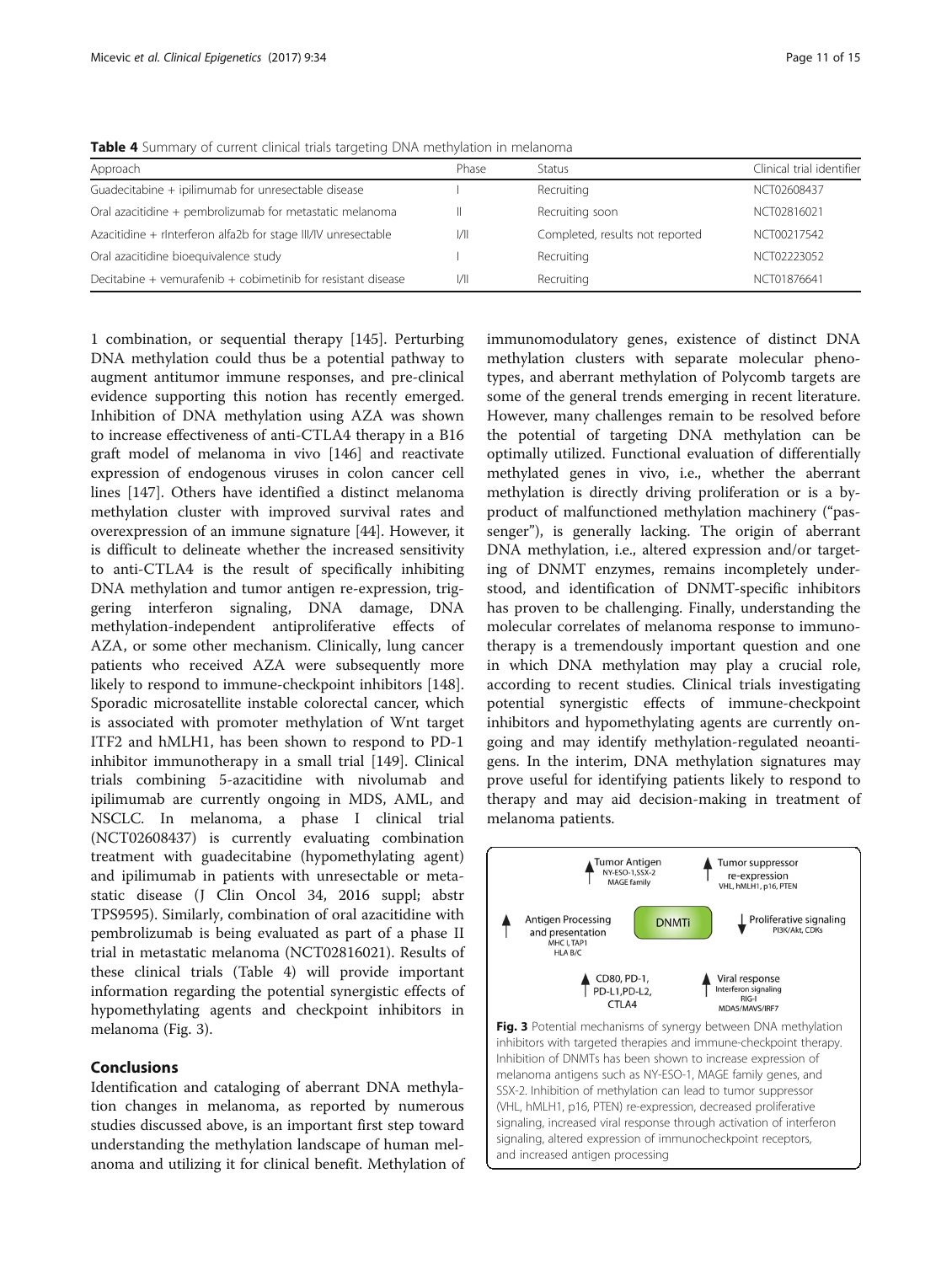#### <span id="page-11-0"></span>Abbreviations

AJCC: American Joint Committee on Cancer; AKT: RAC-alpha serine/ threonine-protein kinase; AML: Acute myeloid leukemia; ASCO: American Society for Clinical Oncology; AZA: Azacitidine; BRAF: v-Raf murine sarcoma viral oncogene homolog B; CIMP: CpG island methylator phenotype; CNS: Central nervous system; CTLA-4: Cytotoxic T lymphocyte-associated protein 4; DAPK: Death-associated protein kinase 1; DEC: Decitabine; DNA: Deoxyribonucleic acid; DNMT: DNA methyltransferase; DSP: Desmoplakin; ECAD: E-cadherin; EMT: Epithelial-to-mesenchymal transition; ERKs: Extracellular-regulated kinases; FRZB: Frizzled-related protein; GNMT: Glycine N-methyltransferase; HCC: Hepatocellular carcinoma; HCK: Hematopoietic cell kinase; HG: Hydroxyglutarate; HIF: Hypoxia-induced factor; HLA: Human leukocyte antigen; HOX: Hoemeobox; IDH: Isocitrate dehydrogenase; IFNG: Interferon gamma; IL: Interleukin; ITK: Interleukin 2-inducible T cell kinase; KG: Ketoglutarate; LATs: Linker for activation of T cells; LEP: Leptin; LINEs: Long interspersed nuclear elements; LXN: Latexin; MAFG: v-Maf avian musculoaponeurotic fibrosarcoma oncogene homolog G; MAGE: Melanoma antigen/melanoma-associated antigen; MAPKs: Mitogen-activated protein kinases; MDS: Myelodysplastic syndrome; MET: Mesenchymal-epithelial transition factor; MGMT: O-6-Methylguanine-DNA methyltransferase; MHC: Major histocompatibility complex; MINT: Msx2-interacting nuclear target; MITF: Microphthalmia-associated transcription factor; MPO: Myeloperoxidase; MSP: Methyl-specific PCR; NRAS: Neuroblastoma RAS viral oncogene homolog; NSCLC: Non-small cell lung cancer; PGRB: Promoter regions B; PSCA: Prostate stem cell antigen; PTEN: Phosphatase and tensin homolog; PTHLH: Parathyroid hormone-like hormone; QPCT: Glutaminyl-peptide cyclotransferase; RAR: Retinoic acid receptor; RICTOR: Raptor independent component of mTOR complex 2; ROC: Receiver operator characteristic; RRBS: Reduced representation bisulfite sequencing; SNP: Single nucleotide polymorphism; SWI/SNF: SWItch/Sucrose Non-Fermentable; SYK: Spleen tyrosine kinase; TCGA: The Cancer Genome Atlas; TERC: Telomerase RNA component; TET: Ten-eleven translocation methylcytosine dioxygenase; TUB: Tubby bipartite transcription factor; WGBS: Whole genome bisulfite sequencing

#### Acknowledgements

The authors would like to acknowledge Dr. Sherman Weissman, Dr. Qin Yan, and Dr. Narendra Wajapeyee (all of Yale University) for constructive discussion and feedback on the manuscript.

#### Funding

This work as been supported by the Yale MSTP (NIH T32GM007205) and Ruth L. Kirschstein National Research Service Award (NIH F30 CA196089) to GM.

#### Availability of data and materials

The MEDLINE database of biomedical and life science journal citations was queried using the search term "methylation" AND "melanoma." The search returned a total of 738 citations in English between 1977 and 2017. Of the 738 citations, 711 had an abstract available for review. The Web of Science (ISI Web of Knowledge) citation database was queried with the search term "methylation" AND "melanoma." A total of 1123 citations between 1985 and 2017 were identified, and 778 citations had available abstracts in English. All available unique abstracts with ≥1 citation, a total of 1020 abstracts, were reviewed by GM.

#### Authors' contributions

GM conceived the study, reviewed the literature, and wrote the manuscript. NT reviewed the literature and wrote a chapter of the manuscript. GM, MWB, and NT edited the manuscript. All authors read and approved the final manuscript.

#### Competing interests

The authors declare that they have no competing interests.

#### Consent for publication

Not applicable.

# Ethics approval and consent to participate

Not applicable.

#### Publisher's Note

Springer Nature remains neutral with regard to jurisdictional claims in published maps and institutional affiliations.

#### Received: 16 December 2016 Accepted: 24 March 2017 Published online: 04 April 2017

#### References

- 1. Schinke C, et al. Aberrant DNA methylation in malignant melanoma. Melanoma Res. 2010;20(4):253–65.
- 2. Frommer M, et al. A genomic sequencing protocol that yields a positive display of 5-methylcytosine residues in individual DNA strands. Proc Natl Acad Sci U S A. 1992;89(5):1827–31.
- 3. Herman JG, et al. Methylation-specific PCR: a novel PCR assay for methylation status of CpG islands. Proc Natl Acad Sci U S A. 1996;93(18):9821–6.
- 4. Herman JG, Baylin SB. Methylation-specific PCR. Curr Protoc Hum Genet. 2001;Chapter 10:Unit 10 6.
- 5. Kristensen LS, et al. Sensitive Melting Analysis after Real Time- Methylation Specific PCR (SMART-MSP): high-throughput and probe-free quantitative DNA methylation detection. Nucleic Acids Res. 2008;36(7):e42.
- 6. Adusumalli S, et al. Methodological aspects of whole-genome bisulfite sequencing analysis. Brief Bioinform. 2015;16(3):369–79.
- 7. Crary-Dooley FK, et al. A comparison of existing global DNA methylation assays to low-coverage whole-genome bisulfite sequencing for epidemiological studies. Epigenetics. 2017:0:1-9.
- 8. Meissner A, et al. Reduced representation bisulfite sequencing for comparative high-resolution DNA methylation analysis. Nucleic Acids Res. 2005;33(18):5868–77.
- 9. Gu H, et al. Preparation of reduced representation bisulfite sequencing libraries for genome-scale DNA methylation profiling. Nat Protoc. 2011;6(4):468–81.
- 10. Kurdyukov S, Bullock M. DNA methylation analysis: choosing the right method. Biology (Basel). 2016;5:1.
- 11. Teh AL, et al. Comparison of methyl-capture sequencing vs. Infinium 450K methylation array for methylome analysis in clinical samples. Epigenetics. 2016;11(1):36–48.
- 12. Yong WS, Hsu FM, Chen PY. Profiling genome-wide DNA methylation. Epigenetics Chromatin. 2016;9:26.
- 13. Harrison A, Parle-McDermott A. DNA methylation: a timeline of methods and applications. Front Genet. 2011;2:74.
- 14. Lahtz C, et al. Methylation of PTEN as a prognostic factor in malignant melanoma of the skin. J Invest Dermatol. 2010;130(2):620–2.
- 15. Mirmohammadsadegh A, et al. Epigenetic silencing of the PTEN gene in melanoma. Cancer Res. 2006;66(13):6546–52.
- 16. Jonsson A, et al. High frequency of p16(INK4A) promoter methylation in NRAS-mutated cutaneous melanoma. J Invest Dermatol. 2010;130(12): 2809–17.
- 17. Venza M, et al. Epigenetic regulation of p14ARF and p16INK4A expression in cutaneous and uveal melanoma. Biochim Biophys Acta. 2015;1849(3):247–56.
- 18. Hoon DS, et al. Profiling epigenetic inactivation of tumor suppressor genes in tumors and plasma from cutaneous melanoma patients. Oncogene. 2004;23(22):4014–22.
- 19. Spugnardi M, et al. Epigenetic inactivation of RAS association domain family protein 1 (RASSF1A) in malignant cutaneous melanoma. Cancer Res. 2003;63(7):1639–43.
- 20. Roh MR, et al. Promoter methylation of PTEN is a significant prognostic factor in melanoma survival. J Invest Dermatol. 2016;136(5):1002–11.
- 21. Stahl JM, et al. Loss of PTEN promotes tumor development in malignant melanoma. Cancer Res. 2003;63(11):2881–90.
- 22. Micevic G, et al. Attenuation of genome-wide 5-methylcytosine level is an epigenetic feature of cutaneous malignant melanomas. Melanoma research. 2017;27(2):85–96.
- 23. Zhou XP, et al. Epigenetic PTEN silencing in malignant melanomas without PTEN mutation. Am J Pathol. 2000;157(4):1123–8.
- 24. Birck A, et al. Mutation and allelic loss of the PTEN/MMAC1 gene in primary and metastatic melanoma biopsies. J Invest Dermatol. 2000;114(2):277–80.
- 25. Tsao H, et al. Identification of PTEN/MMAC1 alterations in uncultured melanomas and melanoma cell lines. Oncogene. 1998;16(26):3397–402.
- 26. Serrano M, et al. Role of the INK4a locus in tumor suppression and cell mortality. Cell. 1996;85(1):27–37.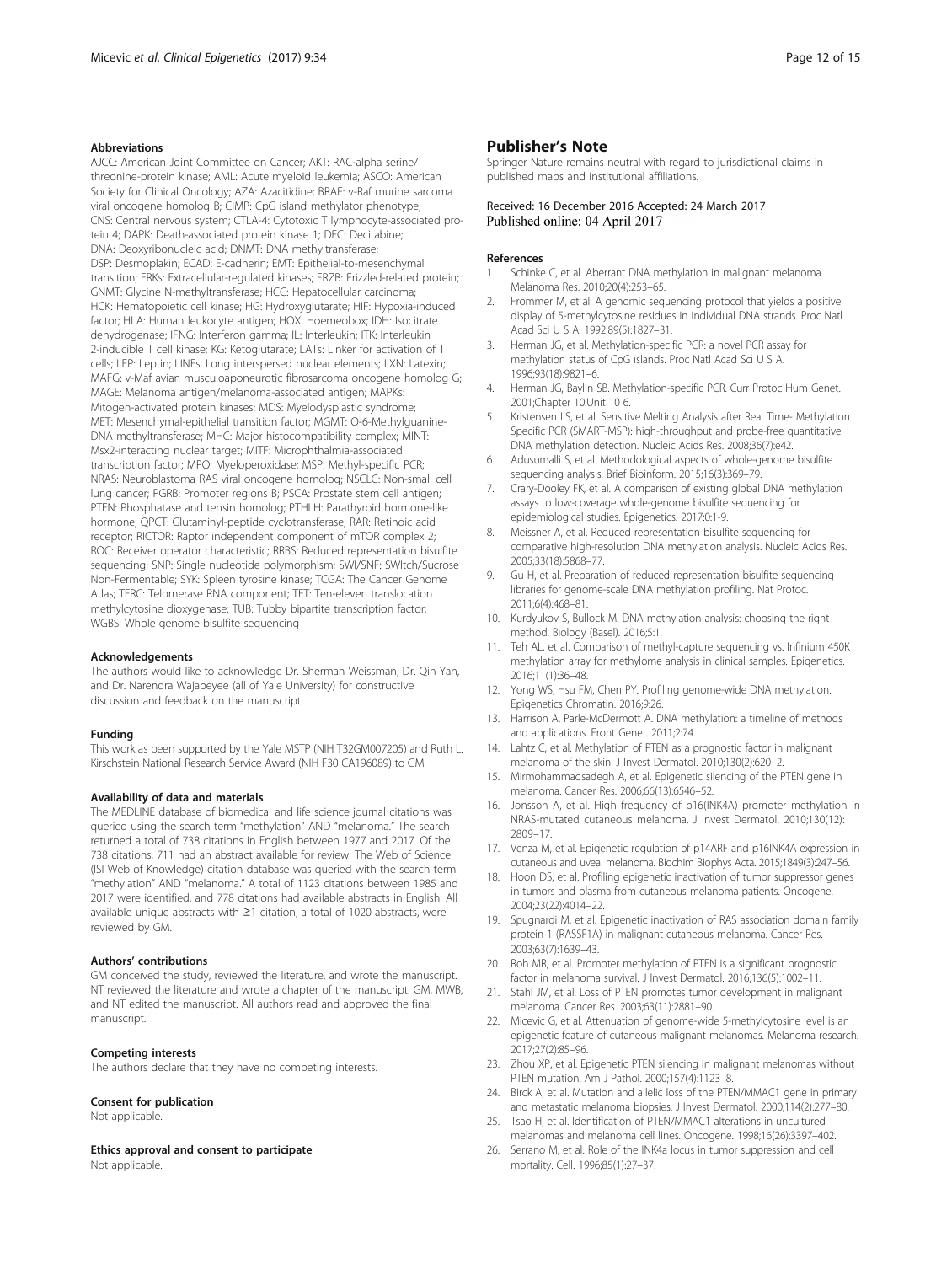- <span id="page-12-0"></span>27. Gonzalgo ML, et al. Low frequency of p16/CDKN2A methylation in sporadic melanoma: comparative approaches for methylation analysis of primary tumors. Cancer Res. 1997;57(23):5336–47.
- 28. Fujimoto A, et al. p16INK4a inactivation is not frequent in uncultured sporadic primary cutaneous melanoma. Oncogene. 1999;18(15):2527–32.
- 29. Straume O, et al. Significant impact of promoter hypermethylation and the 540 C>T polymorphism of CDKN2A in cutaneous melanoma of the vertical growth phase. Am J Pathol. 2002;161(1):229–37.
- 30. Pomerantz J, et al. The Ink4a tumor suppressor gene product, p19Arf, interacts with MDM2 and neutralizes MDM2's inhibition of p53. Cell. 1998;92(6):713–23.
- 31. Freedberg DE, et al. Frequent p16-independent inactivation of p14ARF in human melanoma. J Natl Cancer Inst. 2008;100(11):784–95.
- 32. Welch J, et al. Lack of genetic and epigenetic changes in CDKN2A in melanocytic nevi. J Invest Dermatol. 2001;117(2):383–4.
- 33. Dammann R, et al. Epigenetic inactivation of a RAS association domain family protein from the lung tumour suppressor locus 3p21.3. Nat Genet. 2000;25(3):315–9.
- 34. Tanemura A, et al. CpG island methylator phenotype predicts progression of malignant melanoma. Clin Cancer Res. 2009;15(5):1801–7.
- 35. Muthusamy V, et al. Epigenetic silencing of novel tumor suppressors in malignant melanoma. Cancer Res. 2006;66(23):11187–93.
- 36. Muthusamy V, et al. The hematopoietic stem cell regulatory gene latexin has tumor-suppressive properties in malignant melanoma. J Invest Dermatol. 2013;133(7):1827–33.
- 37. Dahl C, et al. KIT is a frequent target for epigenetic silencing in cutaneous melanoma. J Invest Dermatol. 2015;135(2):516–24.
- 38. Conway K, et al. DNA-methylation profiling distinguishes malignant melanomas from benign nevi. Pigment Cell Melanoma Res. 2011;24(2):352–60.
- 39. Koga Y, et al. Genome-wide screen of promoter methylation identifies novel markers in melanoma. Genome Res. 2009;19(8):1462–70.
- 40. Tellez CS, et al. CpG island methylation profiling in human melanoma cell lines. Melanoma Res. 2009;19(3):146–55.
- 41. Gao L, et al. Genome-wide promoter methylation analysis identifies epigenetic silencing of MAPK13 in primary cutaneous melanoma. Pigment Cell Melanoma Res. 2013;26(4):542–54.
- 42. Bonazzi VF, et al. Cross-platform array screening identifies COL1A2, THBS1, TNFRSF10D and UCHL1 as genes frequently silenced by methylation in melanoma. PLoS One. 2011;6(10):e26121.
- 43. Li JL, et al. Genome-wide methylated CpG island profiles of melanoma cells reveal a melanoma coregulation network. Sci Rep. 2013;3:2962.
- 44. Lauss M, et al. DNA methylation subgroups in melanoma are associated with proliferative and immunological processes. BMC Med Genomics. 2015;8:73.
- 45. Ecsedi S, et al. DNA methylation characteristics of primary melanomas with distinct biological behaviour. PLoS One. 2014;9(5):e96612.
- 46. Hou P, et al. The BRAF(V600E) causes widespread alterations in gene methylation in the genome of melanoma cells. Cell Cycle. 2012;11(2):286–95.
- 47. Fang M, et al. Common BRAF(V600E)-directed pathway mediates widespread epigenetic silencing in colorectal cancer and melanoma. Proc Natl Acad Sci U S A. 2016;113(5):1250–5.
- 48. Thomas NE, et al. DNA methylation profiles in primary cutaneous melanomas are associated with clinically significant pathologic features. Pigment Cell Melanoma Res. 2014;27(6):1097–105.
- 49. Marzese DM, et al. Epigenome-wide DNA methylation landscape of melanoma progression to brain metastasis reveals aberrations on homeobox D cluster associated with prognosis. Hum Mol Genet. 2014;23(1):226–38.
- 50. Maeda K, et al. Altered expressions of HOX genes in human cutaneous malignant melanoma. Int J Cancer. 2005;114(3):436–41.
- 51. Cheng PF, et al. Methylation-dependent SOX9 expression mediates invasion in human melanoma cells and is a negative prognostic factor in advanced melanoma. Genome Biol. 2015;16:42.
- 52. Lodygin D, et al. Inactivation of miR-34a by aberrant CpG methylation in multiple types of cancer. Cell Cycle. 2008;7(16):2591–600.
- 53. Beg MS, et al. Phase I study of MRX34, a liposomal miR-34a mimic, administered twice weekly in patients with advanced solid tumors. Invest New Drugs. 2016:1–9.
- 54. Heinemann A, et al. Tumor suppressive microRNAs miR-34a/c control cancer cell expression of ULBP2, a stress-induced ligand of the natural killer cell receptor NKG2D. Cancer Res. 2012;72(2):460–71.
- 55. Paschen A, et al. Differential clinical significance of individual NKG2D ligands in melanoma: soluble ULBP2 as an indicator of poor prognosis superior to S100B. Clin Cancer Res. 2009;15(16):5208–15.
- 56. Lujambio A, et al. A microRNA DNA methylation signature for human cancer metastasis. Proc Natl Acad Sci U S A. 2008;105(36):13556–61.
- 57. Dong F, Lou D. MicroRNA-34b/c suppresses uveal melanoma cell proliferation and migration through multiple targets. Mol Vis. 2012;18:537–46.
- 58. Mazar J, et al. Epigenetic regulation of microRNA genes and the role of miR-34b in cell invasion and motility in human melanoma. PLoS One. 2011;6(9):e24922.
- 59. Mazar J, et al. MicroRNA 211 functions as a metabolic switch in human melanoma cells. Mol Cell Biol. 2016;36(7):1090–108.
- 60. Yu H, Yang W. MiR-211 is epigenetically regulated by DNMT1 mediated methylation and inhibits EMT of melanoma cells by targeting RAB22A. Biochem Biophys Res Commun. 2016;476(4):400–5.
- 61. Noguchi S, et al. DNA methylation contributes toward silencing of antioncogenic microRNA-203 in human and canine melanoma cells. Melanoma Res. 2015;25(5):390–8.
- 62. Chang X, et al. MiR-203 inhibits melanoma invasive and proliferative abilities by targeting the polycomb group gene BMI1. Biochem Biophys Res Commun. 2015;456(1):361–6.
- 63. Piletic K, Kunej T. MicroRNA epigenetic signatures in human disease. Arch Toxicol. 2016;90(10):2405–19.
- 64. Mazar J, et al. Epigenetic regulation of microRNA-375 and its role in melanoma development in humans. FEBS Lett. 2011;585(15):2467–76.
- 65. Dar AA, et al. The role of miR-18b in MDM2-p53 pathway signaling and melanoma progression. J Natl Cancer Inst. 2013;105(6):433–42.
- 66. Micevic G, et al. DNMT3b modulates melanoma growth by controlling levels of mTORC2 component RICTOR. Cell Rep. 2016;14(9):2180–92.
- 67. Li NA, et al. miR-196b regulates gastric cancer cell proliferation and invasion via PI3K/AKT/mTOR signaling pathway. Oncol Lett. 2016;11(3):1745–9.
- 68. Liu S, et al. Loss of microRNA-205 expression is associated with melanoma progression. Lab Invest. 2012;92(7):1084–96.
- 69. Zehavi L, et al. Silencing of a large microRNA cluster on human chromosome 14q32 in melanoma: biological effects of mir-376a and mir-376c on insulin growth factor 1 receptor. Mol Cancer. 2012;11:44.
- 70. Asangani IA, et al. Genetic and epigenetic loss of microRNA-31 leads to feed-forward expression of EZH2 in melanoma. Oncotarget. 2012;3(9):1011–25.
- 71. Popkie AP, et al. Phosphatidylinositol 3-kinase (PI3K) signaling via glycogen synthase kinase-3 (Gsk-3) regulates DNA methylation of imprinted loci. J Biol Chem. 2010;285(53):41337–47.
- 72. Mei C, et al. Transcriptional and post-transcriptional control of DNA methyltransferase 3B is regulated by phosphatidylinositol 3 kinase/Akt pathway in human hepatocellular carcinoma cell lines. J Cell Biochem. 2010;111(1):158–67.
- 73. Agarwal S, et al. Mahanine restores RASSF1A expression by down-regulating DNMT1 and DNMT3B in prostate cancer cells. Mol Cancer. 2013;12(1):99.
- 74. Spence T, et al. CNS-PNETs with C19MC amplification and/or LIN28 expression comprise a distinct histogenetic diagnostic and therapeutic entity. Acta Neuropathol. 2014;128(2):291–303.
- 75. Kleinman CL, et al. Fusion of TTYH1 with the C19MC microRNA cluster drives expression of a brain-specific DNMT3B isoform in the embryonal brain tumor ETMR. Nat Genet. 2014;46(1):39–44.
- 76. Beaulieu N, et al. An essential role for DNA methyltransferase DNMT3B in cancer cell survival. J Biol Chem. 2002;277(31):28176–81.
- 77. Lauss M, et al. Genome-wide DNA methylation analysis in melanoma reveals the importance of CpG methylation in MITF regulation. J Invest Dermatol. 2015;135(7):1820–8.
- 78. Micevic, G, et al. DNMT3b modulates melanoma growth by controlling levels of mTORC2 component RICTOR. Cell Rep. 2016.
- 79. Kottakis F, et al. LKB1 loss links serine metabolism to DNA methylation and tumorigenesis. Nature. 2016;539(7629):390–5.
- 80. Ito S, et al. Role of Tet proteins in 5mC to 5hmC conversion, ES-cell selfrenewal and inner cell mass specification. Nature. 2010;466(7310):1129–33.
- 81. Tahiliani M, et al. Conversion of 5-methylcytosine to 5-hydroxymethylcytosine in mammalian DNA by MLL partner TET1. Science. 2009;324(5929):930–5.
- 82. Bhutani N, Burns DM, Blau HM. DNA demethylation dynamics. Cell. 2011;146(6):866–72.
- 83. Lian CG, et al. Loss of 5-hydroxymethylcytosine is an epigenetic hallmark of melanoma. Cell. 2012;150(6):1135–46.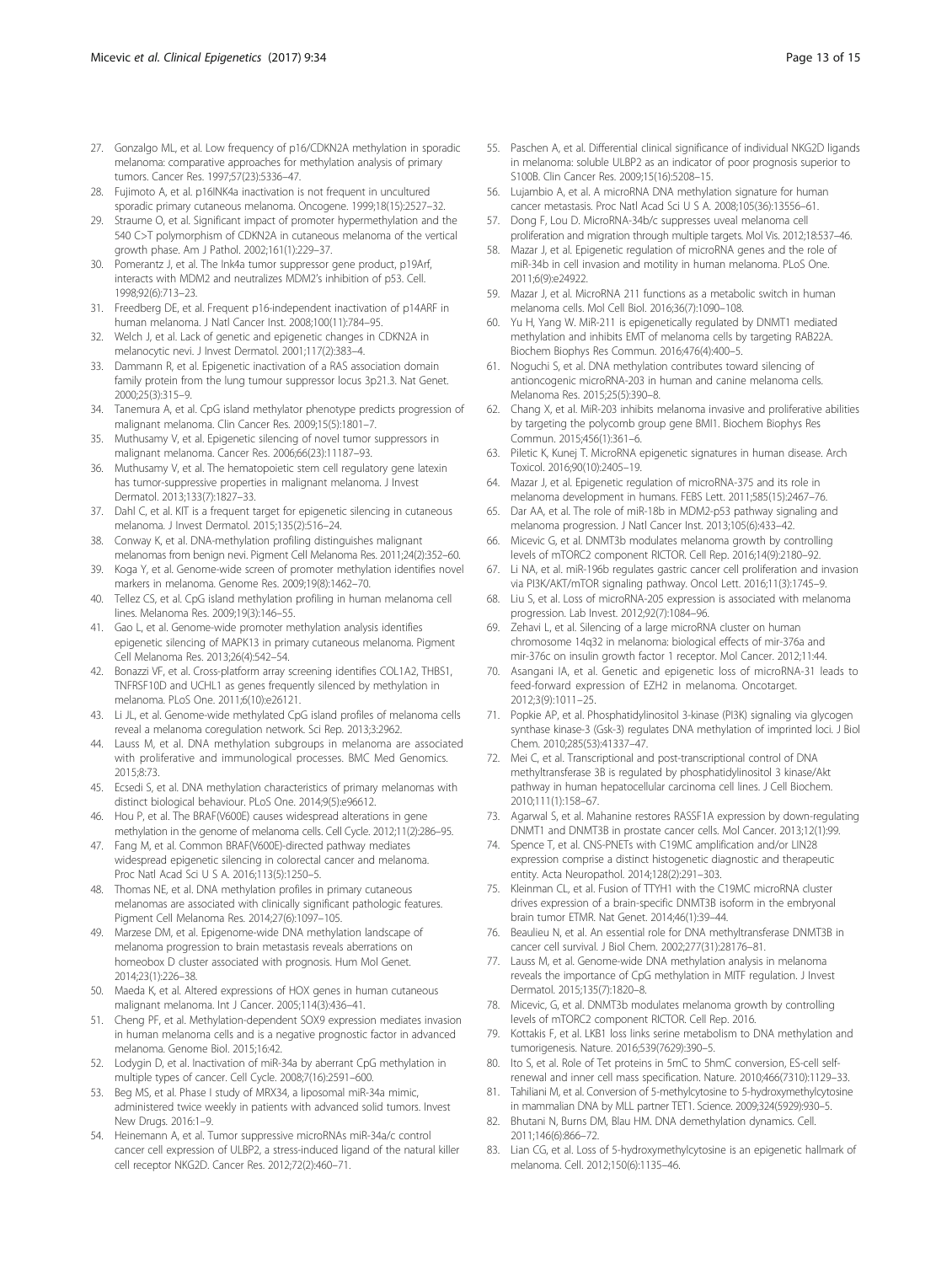- <span id="page-13-0"></span>84. Gustafson CB, et al. Epigenetic reprogramming of melanoma cells by vitamin C treatment. Clin Epigenetics. 2015;7(1):51.
- 85. Gambichler T, Sand M, Skrygan M. Loss of 5-hydroxymethylcytosine and ten-eleven translocation 2 protein expression in malignant melanoma. Melanoma Res. 2013;23(3):218–20.
- 86. Lee JJ, et al. 5-Hydroxymethylcytosine expression in metastatic melanoma versus nodal nevus in sentinel lymph node biopsies. Mod Pathol. 2015;28(2):218–29.
- 87. Uchiyama R, et al. 5-Hydroxymethylcytosine as a useful marker to differentiate between malignant melanomas and benign melanocytic nevi. J Dermatol Sci. 2014;73(2):161–3.
- 88. Rodic N, et al. Diagnostic utility of 5-hydroxymethylcytosine immunohistochemistry in melanocytic proliferations. J Cutan Pathol. 2015;42(11):807–14.
- 89. Pastor WA, et al. Genome-wide mapping of 5-hydroxymethylcytosine in embryonic stem cells. Nature. 2011;473(7347):394–7.
- 90. Yu M, et al. Base-resolution analysis of 5-hydroxymethylcytosine in the mammalian genome. Cell. 2012;149(6):1368–80.
- 91. Mellen M, et al. MeCP2 binds to 5hmC enriched within active genes and accessible chromatin in the nervous system. Cell. 2012;151(7): 1417–30.
- 92. Spruijt CG, et al. Dynamic readers for 5-(hydroxy)methylcytosine and its oxidized derivatives. Cell. 2013;152(5):1146–59.
- 93. Cancer Genome Atlas, N. Genomic classification of cutaneous melanoma. Cell. 2015;161(7):1681–96.
- 94. Shibata T, et al. Mutant IDH1 confers an in vivo growth in a melanoma cell line with BRAF mutation. Am J Pathol. 2011;178(3):1395–402.
- 95. Song F, et al. Identification of a melanoma susceptibility locus and somatic mutation in TET2. Carcinogenesis. 2014;35(9):2097–101.
- 96. Krauthammer M, et al. Exome sequencing identifies recurrent somatic RAC1 mutations in melanoma. Nat Genet. 2012;44(9):1006–14.
- 97. Gao L, et al. Promoter CpG island hypermethylation in dysplastic nevus and melanoma: CLDN11 as an epigenetic biomarker for malignancy. J Invest Dermatol. 2014;134(12):2957–66.
- 98. Marini A, et al. Epigenetic inactivation of tumor suppressor genes in serum of patients with cutaneous melanoma. J Invest Dermatol. 2006;126(2):422–31.
- 99. Balch CM, et al. Final version of 2009 AJCC melanoma staging and classification. J Clin Oncol. 2009;27(36):6199–206.
- 100. Laird PW. The power and the promise of DNA methylation markers. Nat Rev Cancer. 2003;3(4):253–66.
- 101. Mikeska T, Craig JM. DNA methylation biomarkers: cancer and beyond. Genes (Basel). 2014;5(3):821–64.
- 102. Issa JP. CpG island methylator phenotype in cancer. Nat Rev Cancer. 2004;4(12):988–93.
- 103. Toyota M, et al. CpG island methylator phenotype in colorectal cancer. Proc Natl Acad Sci U S A. 1999;96(15):8681–6.
- 104. Van Rijnsoever M, et al. CpG island methylator phenotype is an independent predictor of survival benefit from 5-fluorouracil in stage III colorectal cancer. Clin Cancer Res. 2003;9(8):2898–903.
- 105. Bae JM, et al. Prognostic implication of the CpG island methylator phenotype in colorectal cancers depends on tumour location. Br J Cancer. 2013;109(4):1004–12.
- 106. Juo YY, et al. Prognostic value of CpG island methylator phenotype among colorectal cancer patients: a systematic review and meta-analysis. Ann Oncol. 2014;25(12):2314–27.
- 107. Abe M, et al. CpG island methylator phenotype is a strong determinant of poor prognosis in neuroblastomas. Cancer Res. 2005;65(3):828–34.
- 108. An C, et al. Prognostic significance of CpG island methylator phenotype and microsatellite instability in gastric carcinoma. Clin Cancer Res. 2005;11(2 Pt 1):656–63.
- 109. Baysan M, et al. G-cimp status prediction of glioblastoma samples using mRNA expression data. PLoS One. 2012;7(11):e47839.
- 110. Sigalotti L, et al. Methylation levels of the "long interspersed nucleotide element-1" repetitive sequences predict survival of melanoma patients. J Transl Med. 2011;9:78.
- 111. Ecsedi SI, et al. Transposable hypomethylation is associated with metastatic capacity of primary melanomas. Int J Clin Exp Pathol. 2013;6(12):2943–8.
- 112. You Y, et al. TSLC1 gene silencing in cutaneous melanoma. Melanoma Res. 2010;20(3):179–83.
- 113. Tuominen R, et al. MGMT promoter methylation is associated with temozolomide response and prolonged progression-free survival in disseminated cutaneous melanoma. Int J Cancer. 2015;136(12):2844–53.
- 114. Cesinaro AM, et al. Prognostic significance of MGMT gene promoter methylation in differently treated metastatic melanomas. Pathology. 2012;44(4):313–7.
- 115. Hegi ME, et al. MGMT gene silencing and benefit from temozolomide in glioblastoma. N Engl J Med. 2005;352(10):997–1003.
- 116. Weller M, et al. MGMT promoter methylation in malignant gliomas: ready for personalized medicine? Nat Rev Neurol. 2010;6(1):39–51.
- 117. Mori T, et al. Predictive utility of circulating methylated DNA in serum of melanoma patients receiving biochemotherapy. J Clin Oncol. 2005;23(36): 9351–8.
- 118. Lv X, et al. HOXD9 promotes epithelial-mesenchymal transition and cancer metastasis by ZEB1 regulation in hepatocellular carcinoma. J Exp Clin Cancer Res. 2015;34:133.
- 119. Marzese DM, et al. Brain metastasis is predetermined in early stages of cutaneous melanoma by CD44v6 expression through epigenetic regulation of the spliceosome. Pigment Cell Melanoma Res. 2015;28(1):82–93.
- 120. Sigalotti L, et al. Whole genome methylation profiles as independent markers of survival in stage IIIC melanoma patients. J Transl Med. 2012;10:185.
- 121. Bell RE, et al. Enhancer methylation dynamics contribute to cancer plasticity and patient mortality. Genome Res. 2016;26(5):601–11.
- 122. Feinberg AP, Tycko B. The history of cancer epigenetics. Nat Rev Cancer. 2004;4(2):143–53.
- 123. Saunthararajah Y. Key clinical observations after 5-azacytidine and decitabine treatment of myelodysplastic syndromes suggest practical solutions for better outcomes. Hematology Am Soc Hematol Educ Program. 2013;2013:511–21.
- 124. Navada SC, et al. Clinical development of demethylating agents in hematology. J Clin Invest. 2014;124(1):40–6.
- 125. Issa JP, Kantarjian HM. Targeting DNA methylation. Clin Cancer Res. 2009;15(12):3938–46.
- 126. Chapman PB, et al. Improved survival with vemurafenib in melanoma with BRAF V600E mutation. N Engl J Med. 2011;364(26):2507–16.
- 127. Robertson KD. DNA methylation and human disease. Nat Rev Genet. 2005;6(8):597–610.
- 128. Okano M, et al. DNA methyltransferases Dnmt3a and Dnmt3b are essential for de novo methylation and mammalian development. Cell. 1999;99(3): 247–57.
- 129. Bestor TH. Cloning of a mammalian DNA methyltransferase. Gene. 1988; 74(1):9–12.
- 130. Chedin F, Lieber MR, Hsieh CL. The DNA methyltransferase-like protein DNMT3L stimulates de novo methylation by Dnmt3a. Proc Natl Acad Sci U S A. 2002;99(26):16916–21.
- 131. Gowher H, et al. Mechanism of stimulation of catalytic activity of Dnmt3A and Dnmt3B DNA-(cytosine-C5)-methyltransferases by Dnmt3L. J Biol Chem. 2005;280(14):13341–8.
- 132. Chen ZX, et al. Physical and functional interactions between the human DNMT3L protein and members of the de novo methyltransferase family. J Cell Biochem. 2005;95(5):902–17.
- 133. Tiedemann RL, et al. Acute depletion redefines the division of labor among DNA methyltransferases in methylating the human genome. Cell Rep. 2014;9(4):1554–66.
- 134. Liao J, et al. Targeted disruption of DNMT1, DNMT3A and DNMT3B in human embryonic stem cells. Nat Genet. 2015;47(5):469–78.
- 135. Baubec T, et al. Genomic profiling of DNA methyltransferases reveals a role for DNMT3B in genic methylation. Nature. 2015.
- 136. Loriot A, et al. Transient down-regulation of DNMT1 methyltransferase leads to activation and stable hypomethylation of MAGE-A1 in melanoma cells. J Biol Chem. 2006;281(15):10118–26.
- 137. Cannuyer J, et al. A gene expression signature identifying transient DNMT1 depletion as a causal factor of cancer-germline gene activation in melanoma. Clin Epigenetics. 2015;7:114.
- 138. Molognoni F, et al. Ras and Rac1, frequently mutated in melanomas, are activated by superoxide anion, modulate Dnmt1 level and are causally related to melanocyte malignant transformation. PLoS One. 2013;8(12):e81937.
- 139. Deng T, et al. An essential role for DNA methyltransferase 3a in melanoma tumorigenesis. Biochem Biophys Res Commun. 2009;387(3):611–6.